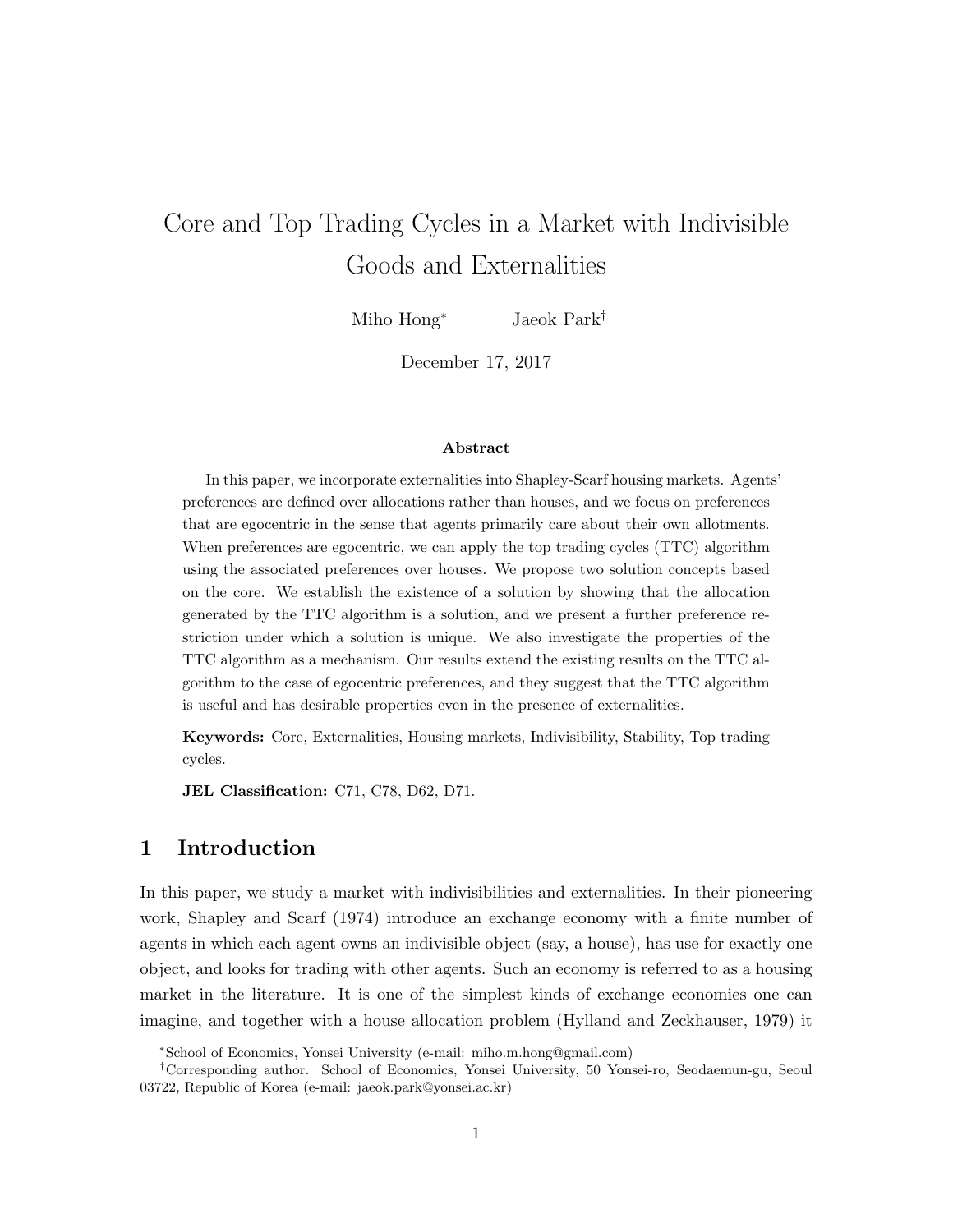has served as a basic model for indivisible goods allocation problems and one-sided matching problems (see, for example, Moulin, 1995; Abdulkadiroğlu and Sönmez, 2013). Externalities are abundant in the real world, and a market with indivisible goods is not an exception. For example, in residential areas, a resident of a house cares about the demographics of his neighbors, and in universities, a faculty member's preferences regarding offices may depend on his relationships with colleagues using nearby offices. Despite the ubiquity of externalities, most existing works on housing markets have not taken externalities into consideration, assuming that each agent cares only about his own allotment but not others'. The aim of this paper is to provide an analysis of housing markets with externalities.

Shapley and Scarf (1974) show that the core (defined by strong domination) of a housing market is nonempty. They also introduce an algorithm called the top trading cycles (TTC) algorithm that produces an allocation in the core. Roth and Postlewaite (1977) complement Shapley and Scarf's (1974) results by proving that the core (defined by weak domination) of a housing market is a singleton when agents have strict preferences over houses and that the unique allocation in the core can be obtained by the TTC algorithm. Mumcu and Saglam (2007) incorporate externalities into housing markets, having agents' preferences defined over allocations rather than houses. They show that the core may be empty or contain more than one allocation when there are externalities. Given the nonexistence result of Mumcu and Saglam (2007), it is natural to restrict the preference domain and search for a core-like solution concept that yields an existence result. This is precisely the approach we take in this paper.

We focus on a class of preferences where an agent is primarily interested in his own allotment. That is, each agent has a strict preference order over houses, and whenever any two allocations assign distinct houses to him, his ranking between the two allocations is determined by that between the houses he receives at those allocations.<sup>1</sup> An agent is subject to externalities in the sense that he may have a strict ranking between two allocations that assign the same house to him. We call this kind of preferences egocentric preferences. Though restrictive, it is a reasonable class of preferences over allocations. It expresses the idea that one's own allotment is of higher significance than others' allotments in one's utility. In other words, it reflects a situation in which the size of externalities is small relative to that of utility from one's own allotment.

An advantage of focusing on egocentric preferences is that we can still apply the TTC algorithm because each agent has well-defined preferences over houses. In order to propose

<sup>&</sup>lt;sup>1</sup>Dutta and Massó (1997) propose similar preference restrictions in two-sided many-to-one matching markets. They consider "firm-lexicographic" (resp. "worker-lexicographic") preferences where a worker's preferences over firms (resp. colleagues) dictate his overall preferences over firm-colleague pairs. In the context of two-sided one-to-one matching markets with contracts, Li (1993) uses weak externalities to refer to a situation where an agent cares about his own partner and contract prior to others'. Sasaki and Toda (1996) call such preferences order preserving.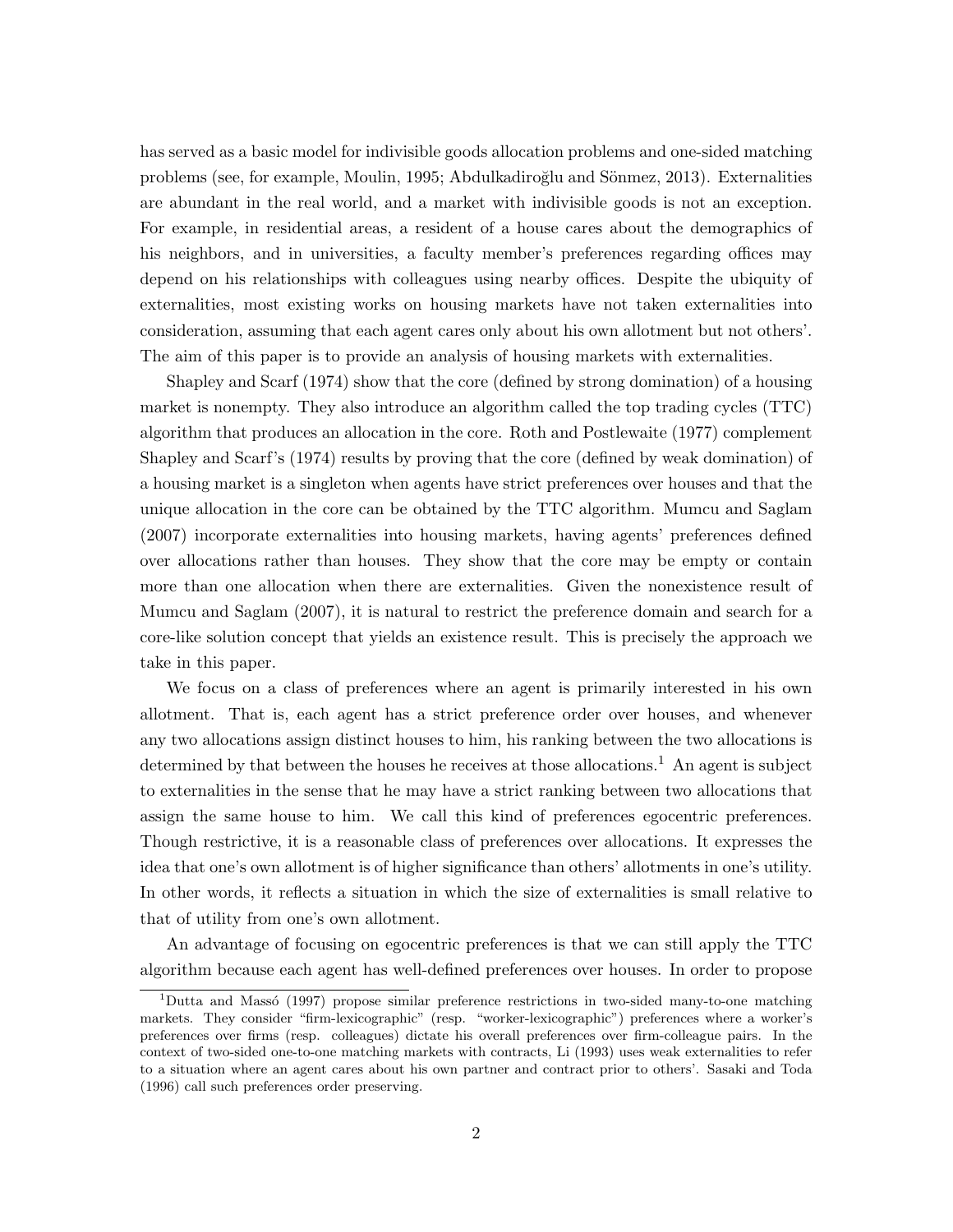solution concepts for housing markets with externalities, we investigate the properties of allocations generated by the TTC algorithm. Our solution concepts are based on the core. In the presence of externalities, it matters to a blocking coalition how the residual agents react to its deviation. Following Hart and Kurz (1983), we consider two kinds of behavior of the residual agents, leading to the two concepts of the core called the *γ*-core and the *δ*-core. In the *γ*-model, when a coalition deviates, the remaining agents cannot make any trading arrangement among themselves and end up with their own endowments (see Ehlers, 2014). In contrast, in the  $\delta$ -model, the remaining agents keep trading their houses as before whenever possible.<sup>2</sup> In the case of the  $\gamma$ -model, a group of agents may form a blocking coalition just to make the outside agents receive their endowments while the allotments of the coalition members remain the same. Obviously, without externalities such an attempt is never profitable for the coalition members, but with externalities it may make them better off. However, if the outside agents prefer the original allocation, they can form a subsequent coalition to return to it. Then the attempt to reset others' allotments as their endowments is ineffective. Thus, we require that, when a coalition attempts to reset outsiders' allotments as their endowments, the proposed allocation should not be reversed to the original allocation by the outsiders. This leads to a weakening of the *γ*-core, which we call the irreversible *γ*-core.

Suppose that agents agree on an allocation and execute trade to achieve the allocation. Without externalities, no further improvement by a coalition is possible if the allocation is in the core. However, with externalities, a group of agents may get better off by reallocating their allotments among themselves even if the allocation is in the irreversible *γ*-core or in the *δ*-core. This is because reallocation by a coalition can make an outside agent worse off and thus the new allocation does not necessarily dominate the original allocation. We call an allocation that is immune to further coalitional deviations a stable allocation, following the terminology of Roth and Postlewaite (1977). We can expect that an allocation that is not stable would not persist, and thus we focus on stable allocations. In sum, we take stable allocations in the irreversible *γ*-core and those in the *δ*-core as our solution concepts.

In our main result (Theorem 1), we show that the allocation generated by the TTC algorithm is a stable allocation in the irreversible *γ*-core as well as in the *δ*-core. We further show that, when there are aligned interests among externality creators, a stable allocation in the irreversible *γ*-core and one in the *δ*-core are unique and coincide with the allocation obtained by the TTC algorithm. So our proposed solutions are guaranteed to exist, are unique under a further preference restriction, and can be obtained by applying the TTC algorithm. Our result generalizes the existing result that an allocation in the core of a

 $2$ Existing studies on two-sided matching markets with externalities have made similar assumptions: when some agents deviate, other unaffected agents keep their matches. See, for example, Mumcu and Saglam (2010) for one-to-one matching and Bando (2012, 2014) for many-to-one matching.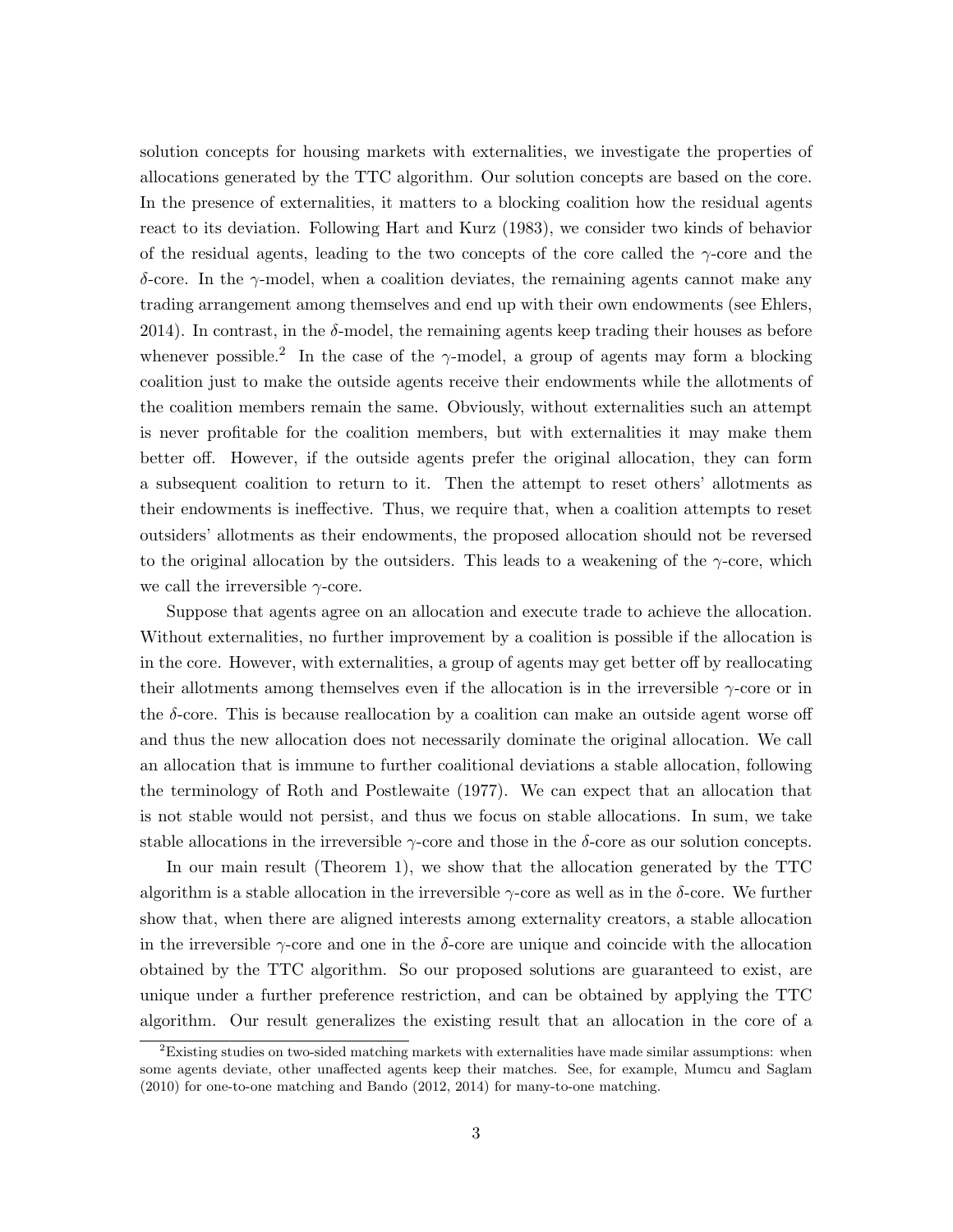housing market without externalities is unique and can be obtained by the TTC algorithm. There are other desirable properties of the TTC algorithm established in the existing literature. For example, Abdulkadiroğlu and Sönmez (1998) show that one can generate all Pareto efficient allocations from the TTC algorithm by varying agents' endowments, Roth (1982) and Moulin (1995) prove that the TTC algorithm as a mechanism is (coalitionally) strategy-proof, and Ma (1994) establishes that a mechanism is individually rational, Pareto efficient, and strategy-proof if and only if it is the TTC mechanism. In Propositions 1–3, we show that these existing results can be generalized to the case of egocentric preferences when we replace Pareto efficiency with stability. This suggests that stability plays a more important role than Pareto efficiency in the presence of externalities, while without externalities these two concepts coincide. Our results also indicate that it is desirable to select the allocation generated by the TTC algorithm when there are multiple stable allocations in the irreversible  $\gamma$ -core or in the *δ*-core. So our analysis implies that, when externalities are not so large, the TTC algorithm continues to provide the best solution for housing markets. In other words, the desirable properties of the TTC algorithm are robust to the introduction of small externalities.<sup>3</sup>

There is a growing body of literature on matching markets with externalities, especially in two-sided settings (see Bando *et al.*, 2016, for a recent survey). Sasaki and Toda (1996) provide an early analysis on two-sided one-to-one matching problems with externalities. They consider a scenario where a deviating pair holds a pessimistic belief about the reaction of non-deviating agents, and they show that a stable matching exists for all preference profiles if and only if agents estimate that all possible matchings can arise after a deviation. Mumcu and Saglam (2010) also consider two-sided one-to-one matching problems with externalities but a different stability notion analogous to the  $\delta$ -core, as explained in footnote 2. They provide a sufficient condition on the preference profile for the existence of stable matchings. Bando (2012, 2014) studies two-sided many-to-one matching problems with externalities among firms, and he presents preference restrictions for the existence of quasi-stable matchings as well as a modified deferred acceptance algorithm that generates the worker-optimal quasi-stable matching. Dutta and Masso (1997) analyze two-sided many-to-one matching problems with preferences over colleagues. In this setting, externalities exist only among workers hired by the same firm, and thus, unlike in our model and the aforementioned models, the core concept does not depend on the reaction of residual agents. Dutta and Masso (1997) show among other results that, when preferences are firmlexicographic, a matching in the core exists and can be obtained by finding a stable matching under the associated preference profile without externalities. Our work is closely related to

<sup>&</sup>lt;sup>3</sup>In a similar vein, Fisher and Hafalir (2016) consider two-sided one-to-one matching markets with small aggregate externalities and provide a sufficient condition for the existence of stable matchings.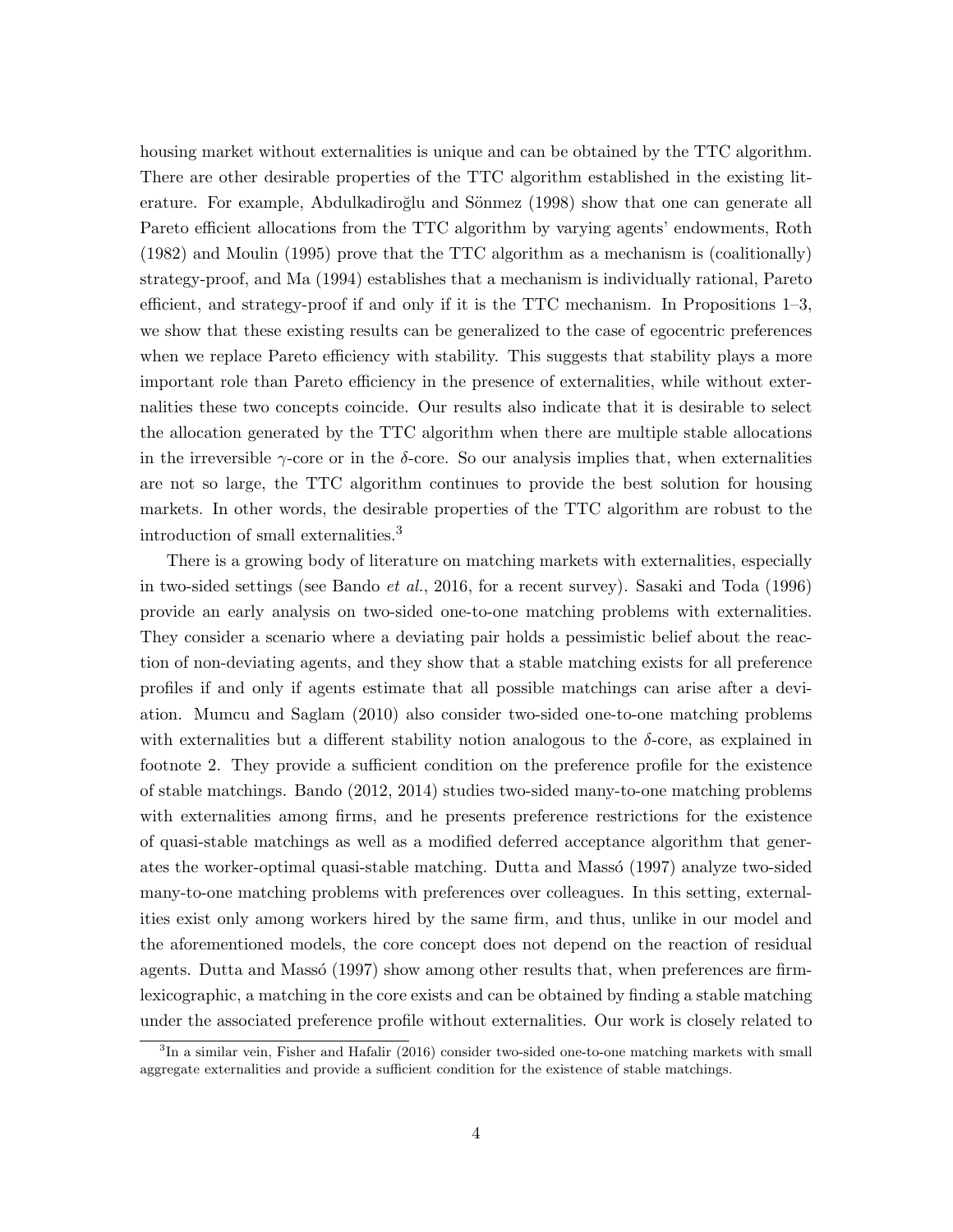theirs in that not only we adopt a similar preference restriction but also we establish the existence of solutions by using the allocation in the core of the associated housing market without externalities. There are not many studies on one-sided matching problems with externalities. As already mentioned, Mumcu and Saglam (2007) study housing markets with externalities and show that there can be no or more than one allocation in the core. Baccara *et al.* (2012) examine the problem of assigning offices to faculty members, which can be modeled as a house allocation problem, and quantify the effects of network externalities using field data. Sönmez  $(1999)$  and Ehlers  $(2014)$  consider a class of indivisible goods allocation problems, which includes housing markets as a special case, while allowing externalities. Their main results and comparison with ours are discussed in Section 4.

The rest of this paper is organized as follows. In Section 2, we introduce the model of housing markets, preference restrictions, and our solution concepts. In Section 3, we describe the TTC algorithm and study the properties of allocations it produces. In Section 4, we examine the properties of the TTC algorithm as a mechanism. In Section 5, we conclude. All the proofs are relegated to the Appendix.

# **2 The Model**

### **2.1 Housing Markets**

We consider an exchange economy with a finite number of agents in which each agent owns a house initially, has use for one and only one house, and seeks to trade houses with other agents. Let *N* and *H* be finite sets of agents and houses, respectively, with  $|N| = |H| \geq 3$ . An *allocation* describes the house assigned to each agent and is represented by a one-to-one function from *N* onto *H*. Let *A* be the set of all allocations. For any allocation  $a \in A$ ,  $a(i)$ denotes the house received by agent *i*, and we call it the *allotment* of agent *i* at allocation *a*. A major departure from most previous work is that an agent cares not only about his own allotment but also about others'. So each agent's preferences are defined over the set of allocations instead of houses. For each agent  $i \in N$ ,  $R_i$  denotes his preference relation, which is a complete and transitive binary relation on *A*. For any  $a, b \in A$ ,  $aR_i b$  means that agent *i* likes allocation *a* at least as much as allocation *b*. Given  $R_i$ , we denote its asymmetric and symmetric parts by  $P_i$  and  $I_i$ , respectively. That is, for any  $a, b \in A$ , we write  $aP_i b$  if  $aR_i b$  and not  $bR_i a$ , and we write  $aI_i b$  if  $aR_i b$  and  $bR_i a$ . A profile of agents' preference relations is denoted by  $R = (R_i)_{i \in N}$ . Agents' ownership is described by an initial endowment allocation  $e \in A$  so that  $e(i)$  is the house initially owned by agent *i*. A *housing market (with externalities)* is a 4-tuple  $\langle N, H, R, e \rangle$ .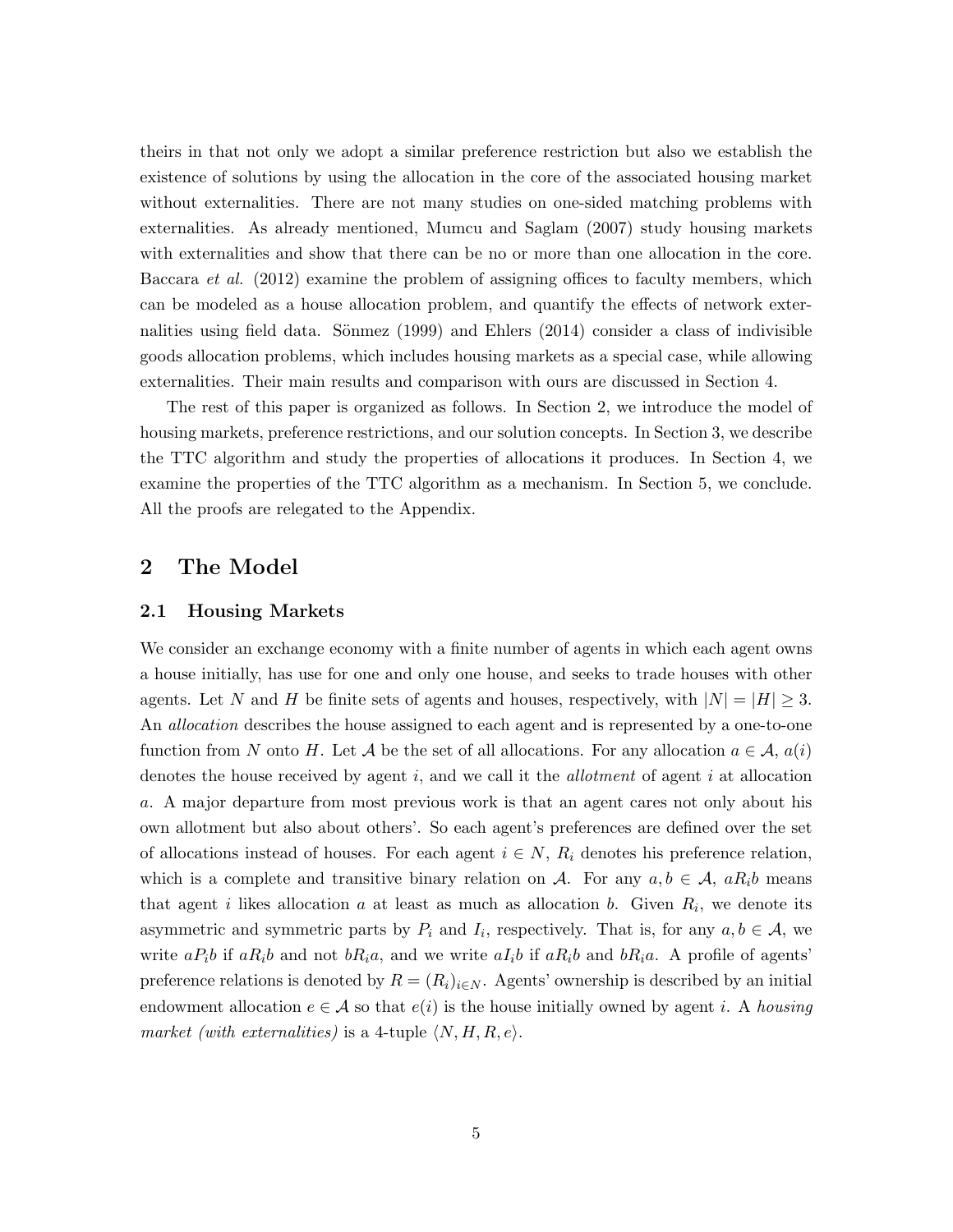### **2.2 Preference Restrictions**

We introduce several restrictions on preferences that will be used in our analysis. We assume that each agent is not indifferent between any two allocations where he receives different houses. In other words,  $aI_i b$  implies  $a(i) = b(i)$ . We also assume that each agent cares about his own allotment prior to others'. More specifically,  $aP_i b$  and  $a(i) \neq b(i)$  implies  $a'P_i b'$  for any *a'* and *b'* such that  $a'(i) = a(i)$  and  $b'(i) = b(i)$ . We call a preference relation satisfying these two assumptions *egocentric*. Note that, given an egocentric preference relation  $R_i$ , we can derive a preference relation  $\tilde{R}_i$  on *H* by defining  $h\tilde{R}_i h'$  if (i)  $h = h'$  or (ii)  $h \neq h'$  and  $aP_i$ *b* for all  $a, b \in A$  such that  $a(i) = h$  and  $b(i) = h'$ . By our egocentricity assumption,  $\tilde{R}_i$  is a complete, transitive, and antisymmetric binary relation on *H*, expressing agent *i*'s strict preference ranking of his own allotments at possible allocations. We refer to  $\tilde{R}_i$  as the *preference relation over own-allotments associated with R<sup>i</sup>* . We write the asymmetric and symmetric parts of  $\tilde{R}_i$  as  $\tilde{P}_i$  and  $\tilde{I}_i$ , respectively, which are defined analogously to  $P_i$ and  $I_i$ .

Most previous studies on housing markets assume that there are no externalities. We define an *egoistic* preference relation as an egocentric preference relation *R<sup>i</sup>* that satisfies  $aI_i$ *b* for any *a* and *b* such that  $a(i) = b(i)$ . That is, an agent with egoistic preferences cares only about his own allotment having strict preferences over houses. We can regard  $\tilde{R}_i$  as a binary relation on *A* rather than *H*, interpreting it as an egoistic preference relation. Then, given a housing market  $\langle N, H, R, e \rangle$  with externalities, we can consider a related housing market  $\langle N, H, \tilde{R}, e \rangle$  without externalities, where  $\tilde{R} = (\tilde{R}_i)_{i \in N}$ .

We say that a preference profile *R* has *aligned interests among externality creators* if the following condition is met: for any  $a, b \in \mathcal{A}$ ,

$$
\text{if there exists } j \in N \text{ such that } a(j) = b(j) \text{ and } aP_jb,
$$
\n
$$
\text{then either } aP_i b \text{ for all } i \in N \text{ with } a(i) \neq b(i) \text{ or } bP_i a \text{ for all } i \in N \text{ with } a(i) \neq b(i).
$$

The condition says that, if there are agents who can create an externality to another agent by reallocating their allotments, these agents should have common preferences regarding whether to implement the reallocation or not. In other words, if some agents have conflicting interests in reallocating their allotments, then every other agent who receives the same allotment should be indifferent to such a reallocation (that is, no externalities are created by the reallocation).

### **2.3 Properties of Allocations**

We discuss several desirable properties that an allocation can possess. The core is a central solution concept for cooperative games, providing a set of allocations that are immune to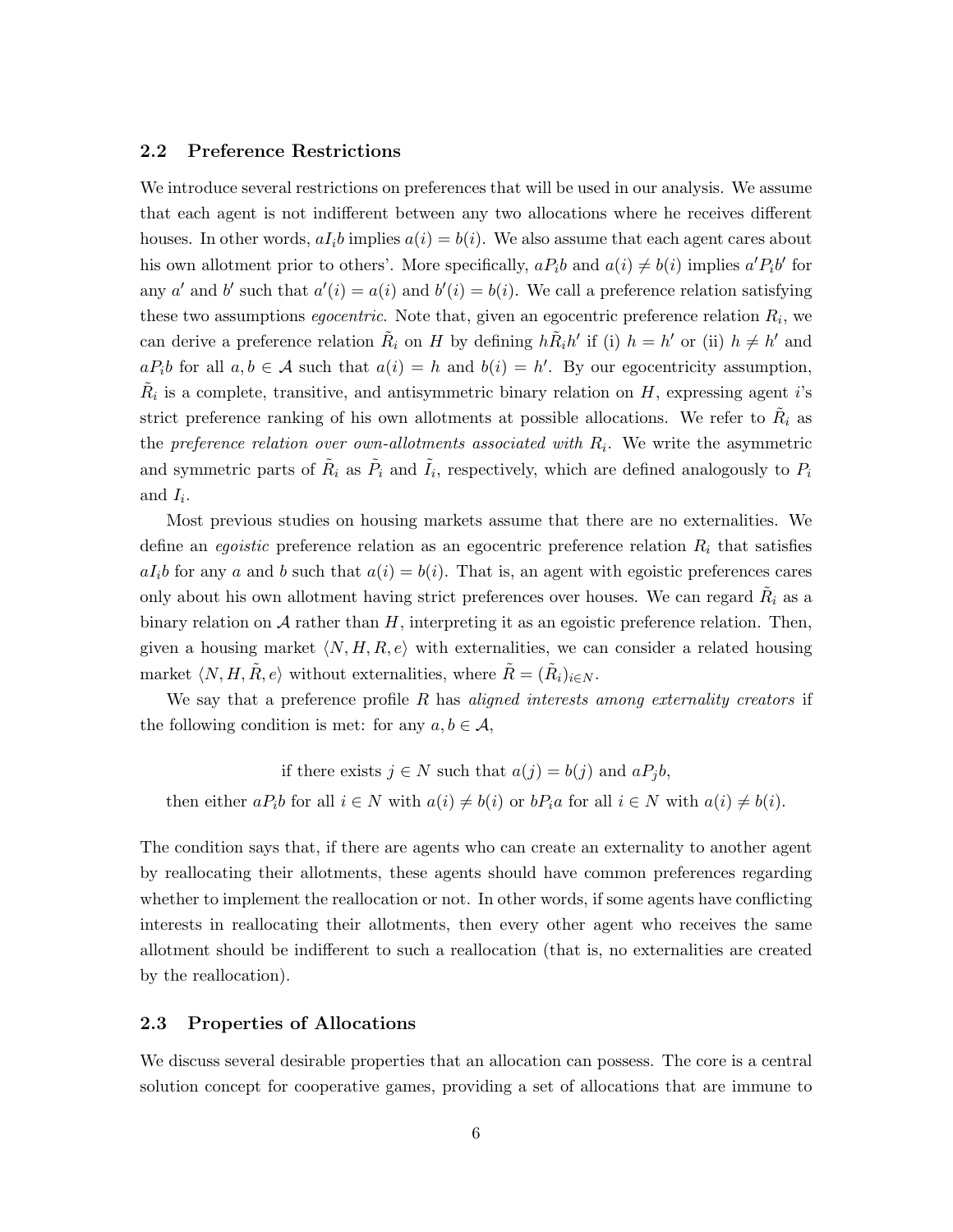coalitional deviations. When there are externalities, the preferences of coalition members depend on the allocation outside of the coalition. Hence, when a coalition plans a deviation, it matters how the residual agents react to the deviation. In this paper, we consider two kinds of behavior of the residual agents following the two models proposed by Hart and Kurz (1983).<sup>4</sup> In the  $\gamma$ -model, it is assumed that the outside agents stay put with their endowments (see Ehlers, 2014), whereas in the  $\delta$ -model, it is assumed that the outside agents trade their endowments as before whenever possible. Below we formally describe two notions of the core corresponding to these two models.

A nonempty subset of *N* is called a *coalition*, while *N* as a coalition is called the grand coalition. For any  $a \in \mathcal{A}$  and any  $S \subseteq N$ , let  $a(S) = \{a(i) : i \in S\}$ . For a given allocation *a*, we say that a coalition *S* is a *trading cycle in a* if  $a(S) = e(S)$  and  $a(S') \neq e(S')$  for any nonempty  $S' \subseteq S$  with  $S' \neq S$ . That is, a trading cycle in *a* is a minimal subset of agents who trade houses among themselves to obtain their allotments at *a*. The elements of a trading cycle in *a* can be indexed as  $\{i_1, \ldots, i_m\}$  such that  $a(i_l) = e(i_{l+1})$  for all  $l = 1, \ldots, m-1$  and  $a(i_m) = e(i_1)$ , and we sometimes represent the trading cycle by the sequence  $(i_1, \ldots, i_m)$ . An allocation *a* uniquely partitions the set of agents into trading cycles in *a*, and we use  $S_i^{a,e}$  $i_i^{a,e}$  to denote the trading cycle in *a* to which agent *i* belongs given the endowment *e*.

An allocation  $b \in \mathcal{A}$   $\gamma$ -dominates an allocation  $a \in \mathcal{A}$  via coalition *T* (or, coalition *T γ*-blocks *a* via *b*) in the market  $\langle N, H, R, e \rangle$  if (i)  $b(T) = e(T)$ , (ii)  $b(i) = e(i)$  for all  $i \notin T$ , (iii)  $bR_i a$  for all  $i \in T$ , and (iv)  $bP_i a$  for some  $i \in T$ . The *γ-core* of the market  $\langle N, H, R, e \rangle$ is the set of allocations that are not  $\gamma$ -dominated by any allocation in  $\langle N, H, R, e \rangle$ . An allocation  $b \in \mathcal{A}$  *δ-dominates* an allocation  $a \in \mathcal{A}$  via coalition *T* (or, coalition *T δ-blocks a* via b) in the market  $\langle N, H, R, e \rangle$  if (i)  $b(T) = e(T)$ , (ii)  $b(i) = e(i)$  for all  $i \in (\bigcup_{j \in T} S_j^{a,e})$  $j^{a,e})\setminus T,$ (iii)  $b(i) = a(i)$  for all  $i \notin \bigcup_{j \in T} S_j^{a,e}$  $j^{a,e}$ , (iv) *bR*<sub>i</sub>*a* for all  $i \in T$ , and (v) *bP*<sub>i</sub>*a* for some  $i \in T$ . The  $\delta$ -core of the market  $\langle N, H, R, e \rangle$  is the set of allocations that are not  $\delta$ -dominated by any allocation in  $\langle N, H, R, e \rangle$ . In the  $\gamma$ -model, when a coalition deviates from an allocation *a*, the agreement to select *a* is nullified and the agents outside of the coalition consume their own endowments. In the  $\delta$ -model, on the contrary, when a coalition deviates from an allocation *a*, the agreement to select *a* is still effective to the outside agents; a trading cycle in *a* that does not overlap with the coalition executes trades according to *a*, while outside agents who are in the same trading cycle in *a* as any agent in the coalition receive their own endowments.

When there are no externalities, agents in a coalition are indifferent to the outsiders' allotments, and thus the two concepts of the  $\gamma$ -core and the  $\delta$ -core coincide with the usual

<sup>4</sup>Hart and Kurz (1983) consider the case where a coalition breaks up as a result of some members departing. In contrast, we focus on the case where the grand coalition breaks up.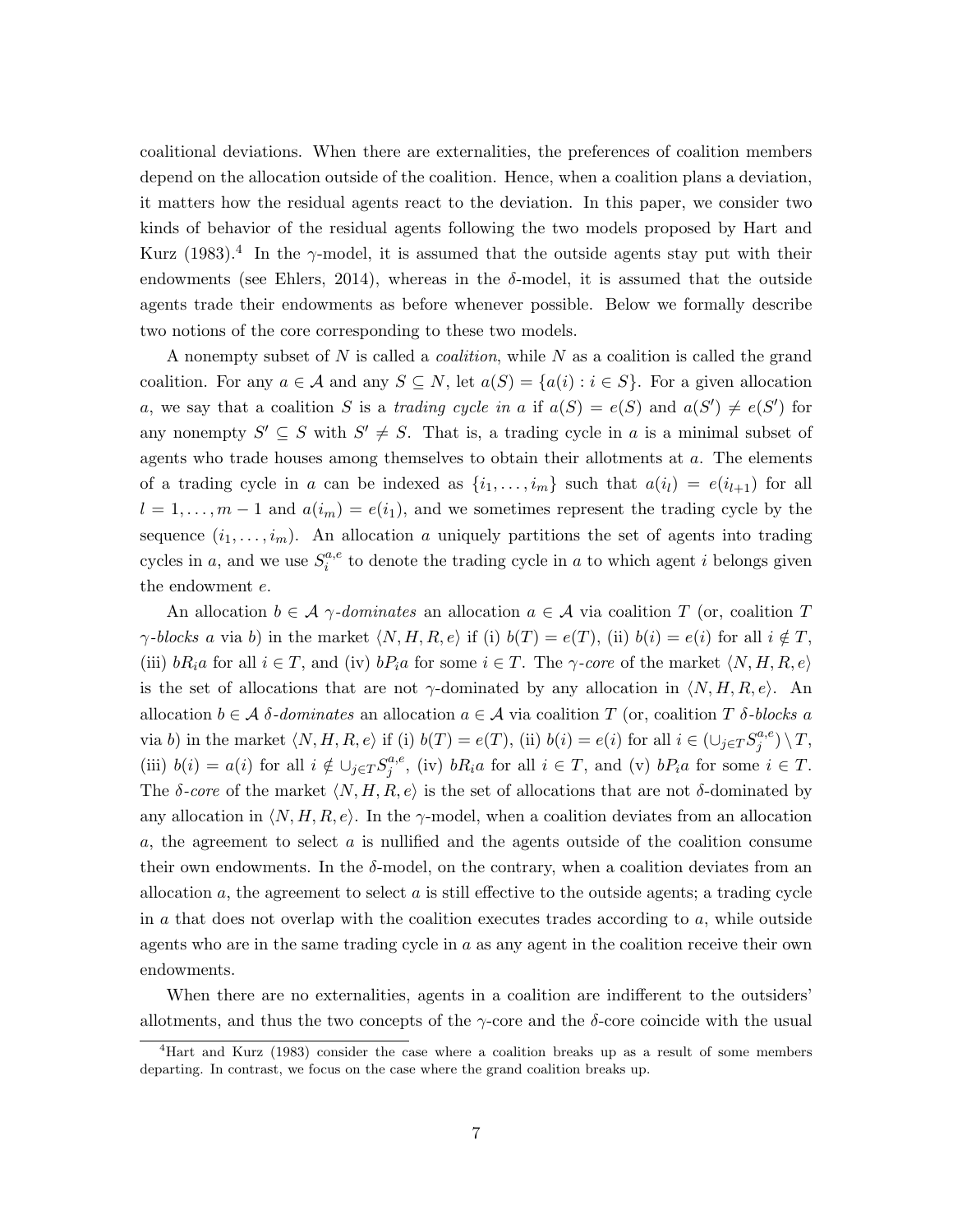notion of the core (defined by weak domination). Furthermore, it is well-known that, with egoistic preferences, the core is a singleton (Roth and Postlewaite, 1977). However, with egocentric preferences, the *γ*-core may be empty, as illustrated by the following example.

**Example 1.** Consider a housing market with  $N = \{i_1, i_2, i_3, i_4\}, H = \{h_1, h_2, h_3, h_4\},$  and  $e = (h_1, h_2, h_3, h_4)$ .<sup>5</sup> Suppose that the agents have egocentric preferences and that the most preferred houses of agents  $i_1$ ,  $i_2$ ,  $i_3$ , and  $i_4$  are  $h_2$ ,  $h_1$ ,  $h_4$ , and  $h_3$ , respectively, in their associated preferences over own-allotments. Let  $a = (h_2, h_1, h_4, h_3)$  and  $b = (h_2, h_1, h_3, h_4)$ . Suppose that agents  $i_1$  and  $i_2$  (strictly) prefer *b* to *a*. Then they can form a coalition to *γ*-block *a* via *b*. Hence, *a* does not belong to the *γ*-core. Note that *b* does not belong to the *γ*-core either, as it can be *γ*-blocked by  $\{i_3, i_4\}$  via  $(h_1, h_2, h_4, h_3)$ . Suppose that every agent prefers *a* to any allocation other than *a* and *b*. Then any allocation other than *a* and *b* is  $\gamma$ -dominated by *a* via the grand coalition. Thus, with egocentric preferences, the  $\gamma$ -core may be empty. Note that  $\{i_1, i_2\}$  cannot  $\delta$ -block *a* via *b*, because agents  $i_3$  and  $i_4$  will still exchange their endowments. Note also that  $\{i_3, i_4\}$   $\delta$ -blocks *b* via *a*. Hence, *a* is the unique allocation in the *δ*-core.

Example 1 suggests that we need to weaken the concept of the  $\gamma$ -core by restricting blocking possibilities in order to guarantee nonemptiness. Consider the situation where agents  $i_1$  and  $i_2$   $\gamma$ -block *a* via *b* in Example 1. They receive the same allotments at the two allocations *a* and *b*, but they form a coalition in order to "reset" the allotments of agents  $i_3$  and  $i_4$  as these agents' endowments. However, once *b* is implemented, agents  $i_3$  and  $i_4$ can benefit mutually by exchanging their allotments  $h_3$  and  $h_4$ , which brings the allocation back to *a*. Hence, we can regard the attempt of the coalition  $\{i_1, i_2\}$  to  $\gamma$ -block *a* via *b* as ineffective in that the proposed allocation *b* will be reversed to *a* by the other agents.

An allocation  $b \in \mathcal{A}$  *irreversibly*  $\gamma$ *-dominates* an allocation  $a \in \mathcal{A}$  via coalition *T* (or, coalition *T irreversibly*  $\gamma$ *-blocks a* via *b*) in the market  $\langle N, H, R, e \rangle$  if (i) *b*  $\gamma$ -dominates *a* via *T* in  $\langle N, H, R, e \rangle$  and (ii) if  $b(i) = a(i)$  for all  $i \in T$ , *b* is not *γ*-dominated by *a* via any  $S \subseteq T^c$ in  $\langle N, H, R, b \rangle$ . The *irreversible*  $\gamma$ -core of the market  $\langle N, H, R, e \rangle$  is the set of allocations that are not irreversibly  $\gamma$ -dominated by any allocation in  $\langle N, H, R, e \rangle$ . The additional requirement (ii) for blocking says that, when a coalition *T* proposes *b* in opposition to *a*, *b* should not be reversed to *a* by any coalition consisting of agents outside of *T*. It limits blocking possibilities when a coalition attempts to reset the outsiders' allotments as their endowments, thereby expanding the *γ*-core. In Example 1,  $T = \{i_1, i_2\}$  does not irreversibly  $\gamma$ -block *a* via *b* because  $b(i) = a(i)$  for all  $i \in T$  while  $S = \{i_3, i_4\}$   $\gamma$ -blocks *b* via *a* in  $\langle N, H, R, b \rangle$ . Thus, *a* belongs to the irreversible *γ*-core of  $\langle N, H, R, e \rangle$ .

<sup>&</sup>lt;sup>5</sup>When agents are indexed as  $i_1$ ,  $i_2$ , and so on, we often describe an allocation as a list of houses where the first element in the list is assigned to  $i_1$ , the second to  $i_2$ , and so on.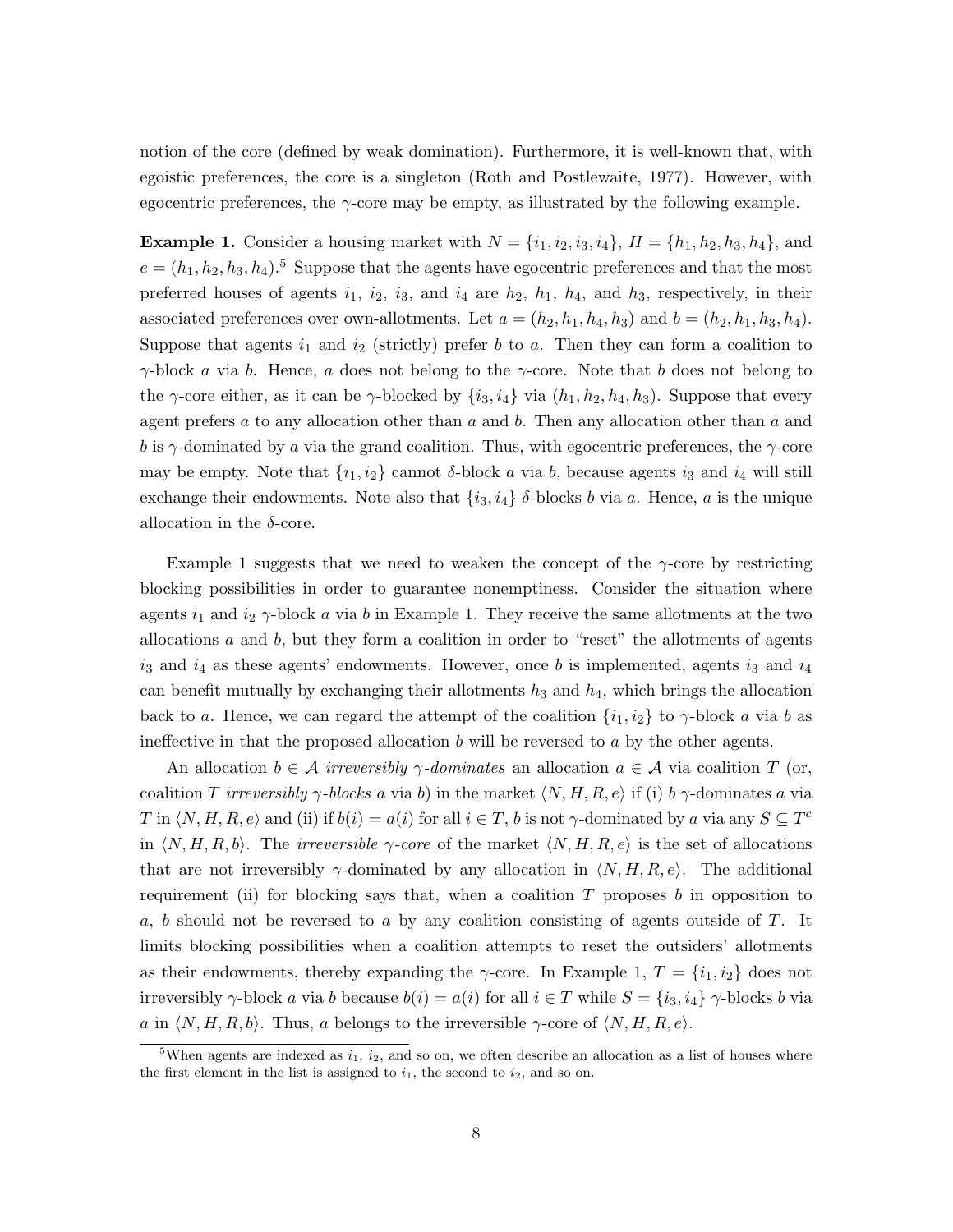A *house allocation problem* is a triple *⟨N, H, R⟩*, which is the same as a housing market except that agents own houses collectively rather than individually. An allocation  $a \in \mathcal{A}$ is *stable* in the problem  $\langle N, H, R \rangle$  if *a* belongs to the *γ*-core of the market  $\langle N, H, R, a \rangle$ (Roth and Postlewaite, 1977). That is, no coalition can block a stable allocation once it is implemented. Suppose that *a* is not stable. Then there exists an allocation *b* and a coalition *T* such that *b*  $\gamma$ -dominates *a* via *T* in  $\langle N, H, R, a \rangle$ . If  $b(i) = a(i)$  for all  $i \in T$ , then  $b = a$ , a contradiction. Thus, there exists  $i \in T$  such that  $b(i) \neq a(i)$ .<sup>6</sup> Let  $T' = \{i \in N : b(i) \neq j\}$  $a(i)$ }. Then  $T' \subseteq T$ , and thus  $bR_i a$  for all  $i \in T'$ . With egocentric preferences, we have  $bP_i a$  for all  $i \in T'$ . Note that  $T'$  is the union of all non-singleton trading cycles in *b* with endowment *a*. Hence, the concept of stability can be equivalently defined as follows: An allocation *a* is stable if there exists no allocation *b* such that  $b \neq a$  and  $b(i)\tilde{P}_i a(i)$  for all  $i \in N$  with  $b(i) \neq a(i)$ . Thus, stability is a concept that can be checked with preferences over own-allotments.

**Remark 1.** Our notion of stability is slightly different from that of Roth and Postlewaite (1977) in that we use a core concept defined by weak domination while Roth and Postlewaite (1977) adopt strong domination in which every coalition member gains strictly.<sup>7</sup> Kawasaki (2015) shows that the set of stable allocations in the sense of Roth and Postlewaite (1977) is the unique von Neumann–Morgenstern (vNM) stable set with respect to some domination relation. Although we use weak domination to define the *γ*-core, our assumption of egocentric preferences allows us to use strong domination for agents whose allotments differ at the two compared allocations in the alternative definition of stability, and we can obtain a similar result to that of Kawasaki (2015). For any  $a, b \in A$ , let us define  $b \triangleright a$  if  $b \neq a$  and  $b(i)\tilde{P}_i a(i)$  for all  $i \in N$  with  $b(i) \neq a(i)$ . Then the set of stable allocations is the unique vNM stable set with respect to the domination relation  $\rhd$ .<sup>8</sup>

An allocation  $a \in \mathcal{A}$  is *Pareto efficient* in the problem  $\langle N, H, R \rangle$  if there exists no allocation  $b \in \mathcal{A}$  such that  $bR_i a$  for all  $i \in N$  and  $bP_i a$  for some  $i \in N$ . Note that, unlike stable allocations, we need preferences over allocations in order to find Pareto efficient allocations and those in the irreversible *γ*-core and in the *δ*-core, as there can be an agent who receives the same allotment in the two compared allocations. Stable allocations as well as those in the irreversible *γ*-core and in the *δ*-core are Pareto efficient because the grand

<sup>6</sup>This explains that the concept of stable allocations is the same regardless of whether we use the *γ*-core or the irreversible *γ*-core in the definition. Note also that using the *δ*-core instead does not change the concept either because the endowment coincides with the allocation that a coalition attempts to block.

<sup>7</sup>Another difference is that we use the *γ*-core while Roth and Postlewaite (1977) use the core to define stable allocations.

<sup>&</sup>lt;sup>8</sup>The set of stable allocations satisfies internal stability by definition. We can check that the relation  $\triangleright$ is transitive. Hence, if an allocation *a* is not stable, we can eventually obtain a stable allocation *b* such that  $b \triangleright a$ , which proves external stability. Furthermore, we can show that there is no other vNM stable set than the set of stable allocations, following the argument in the proof of Theorem 1 of Kawasaki (2015).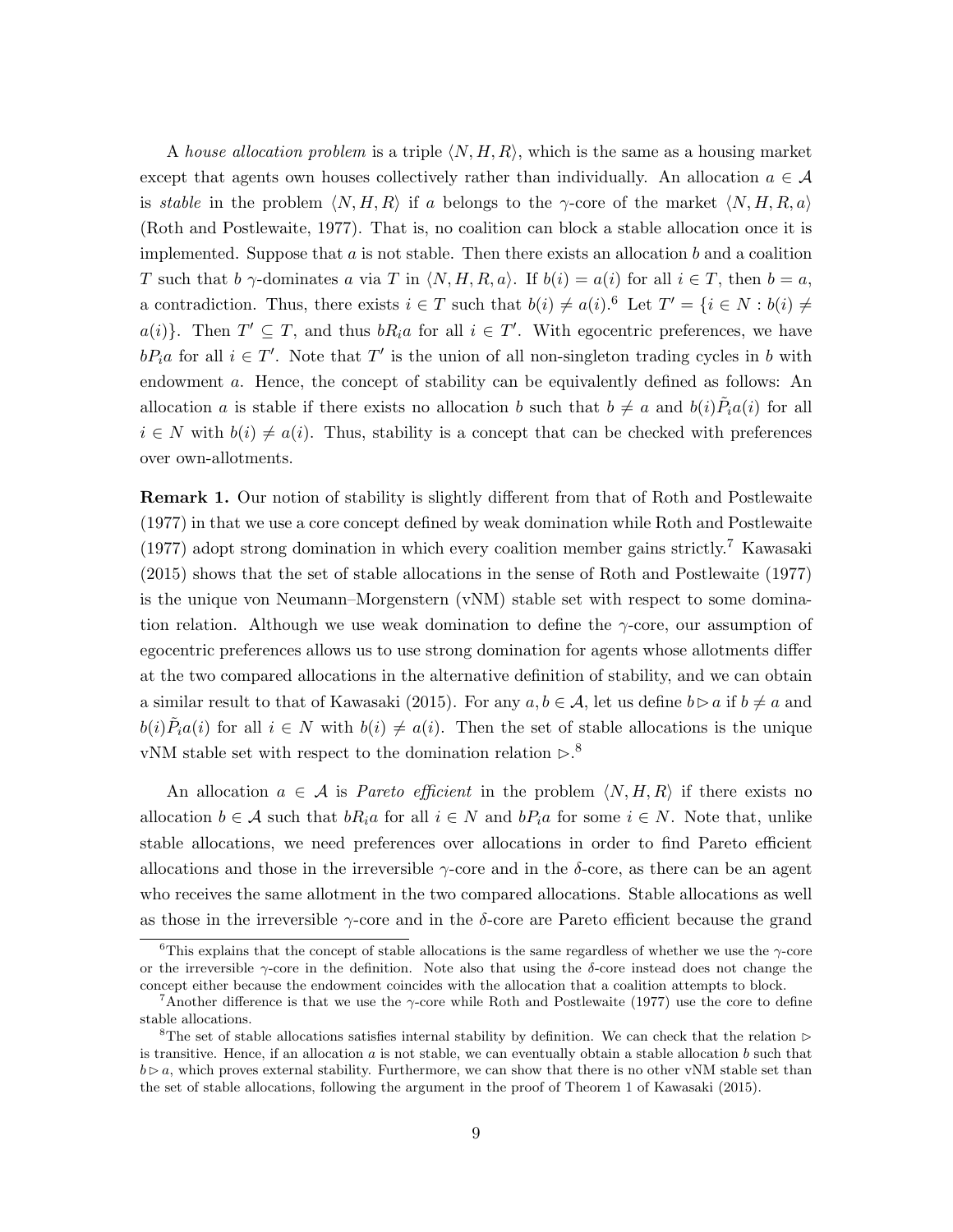coalition cannot block these allocations. When there are no externalities, a Pareto efficient allocation is stable,<sup>9</sup> and thus the concepts of stability and Pareto efficiency coincide. In contrast, stability is stronger than Pareto efficiency when there are externalities, as shown in the following example.

**Example 2.** Consider a housing market with  $N = \{i_1, i_2, i_3\}$ ,  $H = \{h_1, h_2, h_3\}$ , and  $e =$  $(h_1, h_2, h_3)$ . Suppose that the agents have egocentric preferences, that their associated preferences over own-allotments are given by  $\tilde{P}_{i_1} : h_2, h_3, h_1, \tilde{P}_{i_2} : h_3, h_1, h_2, \tilde{P}_{i_3} : h_1, h_3, h_2$ , and that agent *i*<sub>1</sub>'s preferences satisfy  $(h_2, h_1, h_3)P_{i_1}(h_2, h_3, h_1)$ . Let  $b = (h_2, h_1, h_3)$ . Since any reallocation of  $b$  makes agent  $i_1$  worse off,  $b$  is Pareto efficient. However,  $b$  is not stable because agents *i*<sup>2</sup> and *i*<sup>3</sup> can get better off by exchanging their allotments from *b*.

Example 2 suggests that there can be too many Pareto efficient allocations when there are externalities: if an agent has a unique most preferred allocation, it is Pareto efficient even when some other agents can become better off by reallocating their allotments from the allocation. Our analysis in the next two sections shows that stability plays a more important role than Pareto efficiency in the presence of externalities.

# **3 Top Trading Cycles in a Housing Market with Externalities**

### **3.1 Top Trading Cycles Algorithm**

Without externalities, the unique allocation in the core can be obtained by the top trading cycles (TTC) algorithm developed by David Gale and introduced in Shapley and Scarf (1974). Given a housing market  $\langle N, H, R, e \rangle$  with egocentric preferences, we can apply the TTC algorithm to the related market  $\langle N, H, \tilde{R}, e \rangle$  with egoistic preferences. With egoistic preferences, the TTC algorithm proceeds as follows (see, for example, Roth, 1982 and Abdulkadiroğlu and Sönmez, 1998).

• *Step 1.* Each agent points to the owner of the house he prefers most. Since there is a finite number of agents, there exists at least one cycle of agents pointing to one another. Each agent in a cycle is assigned the endowment of the agent he points to and removed from the market. If there is at least one remaining agent, proceed to the next step. Otherwise, stop.

In general, at:

• *Step k.* Each remaining agent points to the owner of the house he prefers most among the remaining houses. Each agent in a cycle is assigned the endowment of the agent

<sup>&</sup>lt;sup>9</sup>As noted, if *a* is not stable, there exists another allocation *b* such that  $bP_i a$  for all  $i \in N$  with  $b(i) \neq a(i)$ . Without externalities,  $bI_i a$  for all  $i \in N$  with  $b(i) = a(i)$ . Thus, *a* is not Pareto efficient.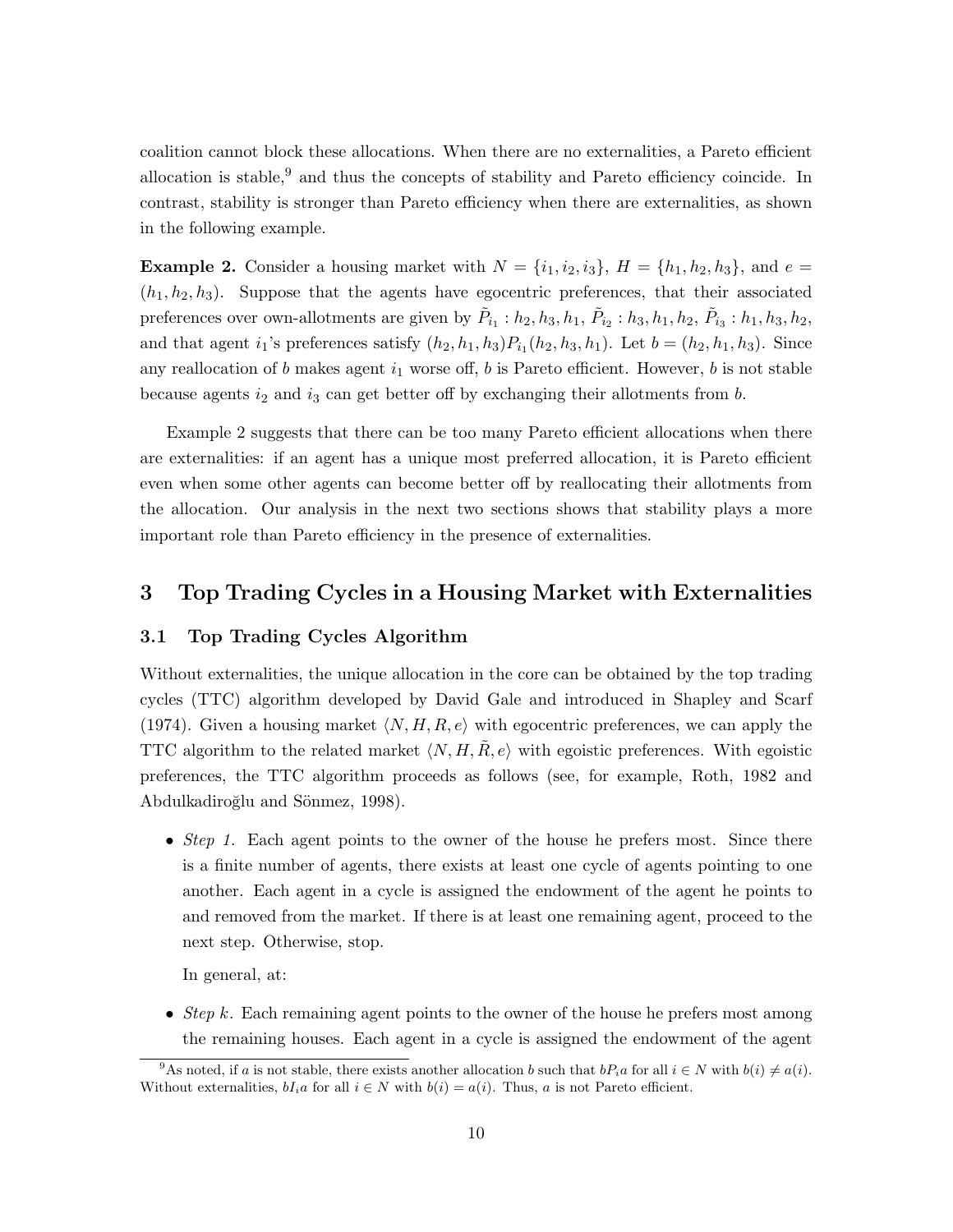he points to and removed from the market. If there is at least one remaining agent, proceed to the next step. Otherwise, stop.

Since there is a finite number of agents, the algorithm terminates within a finite number of steps. With strict preferences over houses, each agent at any step has a unique most preferred house. It is possible that multiple cycles form at a step, and in this case agents in all the cycles are removed simultaneously. Let *K* be the total number of steps in the algorithm, and let  $S^k$  be the set of agents removed at step k, for  $k = 1, \ldots, K$ . The algorithm proceeds in a unique way, producing an allocation as well as a partition  $\{S^1, \ldots, S^K\}$  of N. We call the allocation obtained by the TTC algorithm the *TTC allocation* of the market *⟨N, H, R, e⟩*. Note that any cycle formed at any step in the TTC algorithm is a trading cycle in the TTC allocation, and thus we call it a *top trading cycle*. We can regard *S <sup>k</sup>* as the union of top trading cycles formed at step *k*. 10

### **3.2 Properties of TTC Allocations**

As already mentioned, when there are no externalities, the TTC allocation is the unique allocation in the core (which is also the unique competitive allocation). Our main result below presents the properties that the TTC allocation possesses when there are externalities.

**Theorem 1.** *Consider a housing market*  $\langle N, H, R, e \rangle$  *with egocentric preferences. The TTC allocation of*  $\langle N, H, R, e \rangle$  *is stable in*  $\langle N, H, R \rangle$  *and is in the irreversible*  $\gamma$ -*core of ⟨N, H, R, e⟩. If R has aligned interests among externality creators, then the TTC allocation of*  $\langle N, H, R, e \rangle$  *is the unique allocation that is stable in*  $\langle N, H, R \rangle$  *and is in the irreversible γ-core of ⟨N, H, R, e⟩. The same statements hold when the irreversible γ-core is replaced with the δ-core.*

Theorem 1 shows that the TTC allocation is stable and is in the irreversible *γ*-core as well as in the  $\delta$ -core, and that under a further preference restriction, it is the unique stable allocation in either of the two cores. This generalizes the existing result with egoistic preferences that the TTC allocation is the unique allocation in the core. With egoistic preferences, the aligned interests condition is satisfied trivially, the irreversible *γ*-core and the  $\delta$ -core coincide with the core, and any allocation in the core is stable.

When there are no externalities and agents may be indifferent between distinct houses, the core defined by strong domination is nonempty and may contain unstable allocations, but it contains at least one stable allocation, which can be obtained by the TTC algorithm

 $10$ More precisely, a top trading cycle for a housing market can be defined as a trading cycle in which each agent obtains his favorite house. Then  $S^k$  is the union of top trading cycles for the housing market with the remaining agents at step *k*.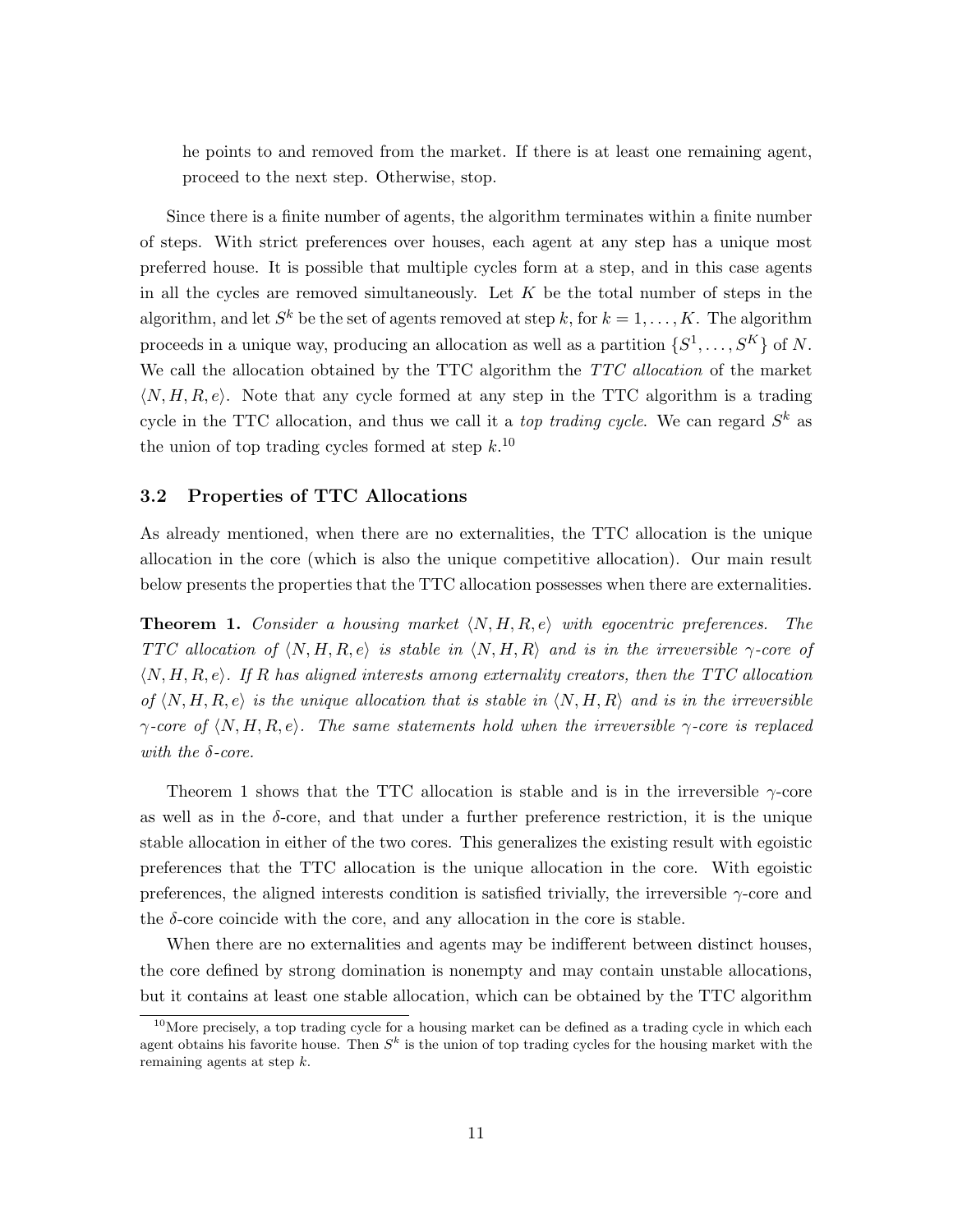(see Shapley and Scarf, 1974; Roth and Postlewaite, 1977). When externalities are introduced, we obtain similar results even with strict preferences over own-allotments and a core notion defined by weak domination.

We illustrate the result of Theorem 1 with the two previous examples. First, consider Example 1. The TTC allocation is  $a = (h_2, h_1, h_4, h_3)$ . We have already seen that *a* is in the irreversible *γ*-core as well as in the *δ*-core. Since it is not in the *γ*-core, we cannot strengthen Theorem 1 by replacing the irreversible *γ*-core with the *γ*-core. We can also check that *a* is stable because any agent receiving an allotment different from that at *a* gets worse off. Next, consider Example 2. The TTC allocation is  $a = (h_2, h_3, h_1)$ . It can be checked that both *a* and  $b = (h_2, h_1, h_3)$  are in the irreversible  $\gamma$ -core<sup>11</sup> as well as in the *δ*-core. Also, *a* is stable while *b* is not. So we can interpret that the TTC algorithm selects a stable allocation among allocations in the irreversible *γ*-core or in the *δ*-core. However, there does not need to be a unique stable allocation in the irreversible *γ*-core or in the *δ*-core, as shown by the following example.

**Example 3.** Consider a housing market with  $N = \{i_1, i_2, i_3\}$ ,  $H = \{h_1, h_2, h_3\}$ , and  $e =$  $(h_1, h_2, h_3)$ . Suppose that the agents have egocentric preferences, that their associated preferences over own-allotments are given by  $\tilde{P}_{i_1}$  :  $h_2, h_3, h_1, \tilde{P}_{i_2}$  :  $h_1, h_3, h_2, \tilde{P}_{i_3}$  :  $h_2, h_1, h_3$ and that agent  $i_2$ 's preferences satisfy  $(h_3, h_1, h_2)P_{i_2}(h_2, h_1, h_3)$ . The TTC allocation is  $a = (h_2, h_1, h_3)$ , and thus *a* is stable in  $\langle N, H, R \rangle$  and is in the irreversible *γ*-core as well as in the  $\delta$ -core of  $\langle N, H, R, e \rangle$  by Theorem 1. Let  $b = (h_3, h_1, h_2)$ . It can be checked that *b* is also stable and is in the irreversible *γ*-core as well as in the *δ*-core. Hence, there can be multiple stable allocations that are in the irreversible *γ*-core and in the *δ*-core.

In all the three examples so far, a problem arises when there is an agent who benefits from others' reallocating their allotments while maintaining his allotment. In the first two examples, the other agents do not gain by reallocating their allotments, and we can preclude such a reallocation by imposing irreversibility or stability requirements. In Example 3, however, there are conflicting interests among the other agents; agent  $i_3$  benefits from moving from  $a$  to  $b$  while agent  $i_1$  loses. In this situation, we cannot preclude one or the other of *a* and *b* because there will be at least one agent who objects to a change, and it creates the possibility of multiple stable allocations in the irreversible *γ*-core and in the *δ*-core.

In Theorem 1, in order to obtain a uniqueness result, we impose a further restriction that the preference profile has aligned interests among externality creators. To get a sense of the restriction, consider the preference relations over own-allotments in Example 2. Agents  $i_1$  and  $i_2$  have common interests in reallocating  $h_2$  and  $h_3$  between themselves: both prefer

<sup>&</sup>lt;sup>11</sup>The allocation *a* is also in the *γ*-core, while *b* is in the *γ*-core if  $(h_2, h_1, h_3)R_{i_3}(h_1, h_2, h_3)$ .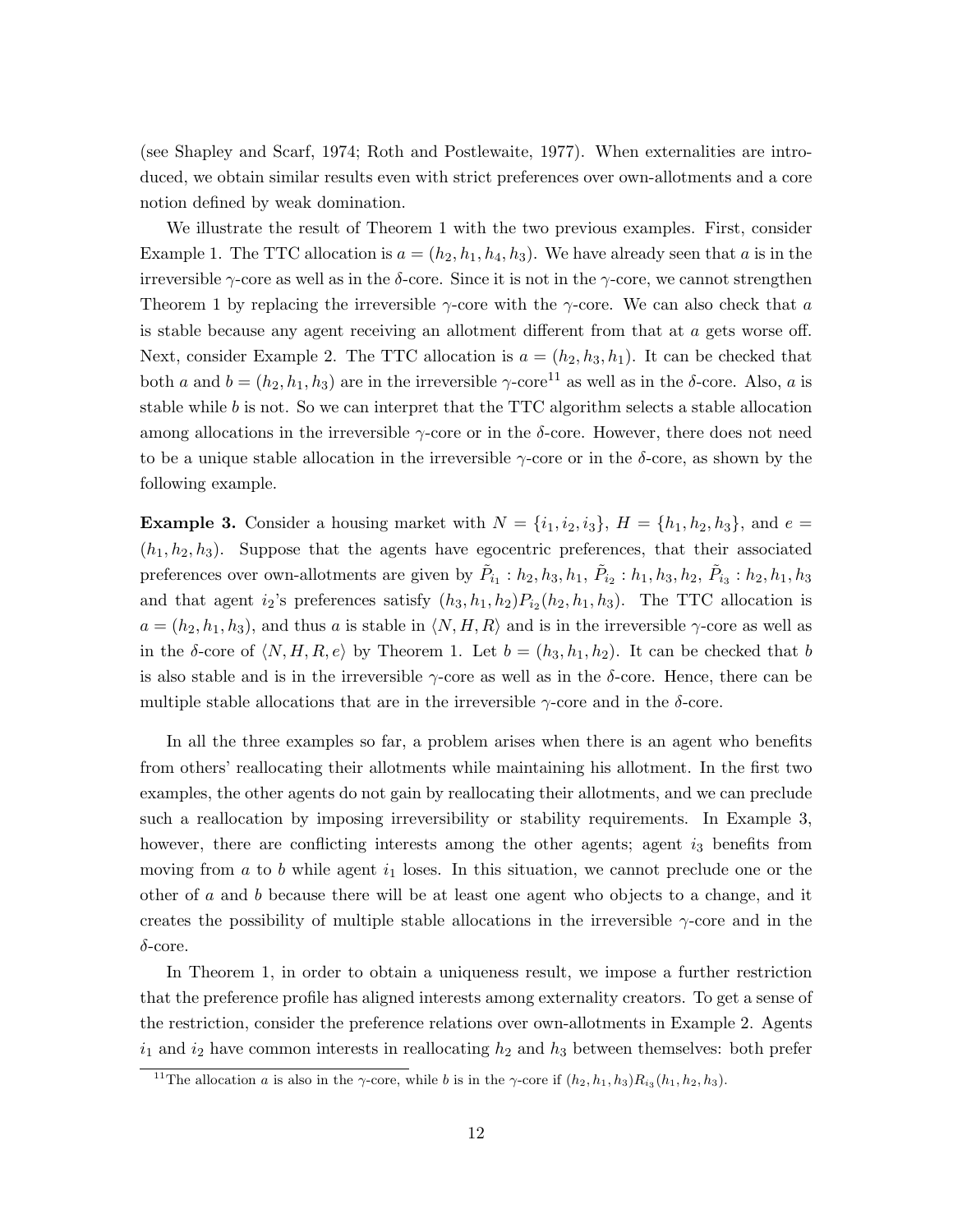$(a(i_1), a(i_2)) = (h_2, h_3)$  to  $(h_3, h_2)$ . In this case, agent  $i_3$  can have a strict preference between  $(h_2, h_3, h_1)$  and  $(h_3, h_2, h_1)$ . In contrast, agents  $i_1$  and  $i_2$  have conflicting interests in reallocating  $h_1$  and  $h_3$  because both prefer  $h_3$  to  $h_1$ . Then agent  $i_3$  should be indifferent between  $(h_1, h_3, h_2)$  and  $(h_3, h_1, h_2)$ . In this way, we can test whether a given preference profile has aligned interests among externality creators. The aligned interests condition limits the extent to which a group of agents exerts externalities to the other agents.<sup>12</sup> For instance, it precludes the preference profile in Example 3: by reallocating their allotments from  $a = (h_2, h_1, h_3)$ , agents  $i_1$  and  $i_3$  can make agent  $i_2$  better off, but they have conflicting interests regarding the change.

The role of the aligned interests condition in obtaining the uniqueness result can be interpreted as follows. Note that TTC allocations and stable allocations depend only on preferences  $\tilde{R}$  over own-allotments while the irreversible  $\gamma$ -core and the *δ*-core use preferences *R* over allocations. So in general, the equivalence between the TTC allocation and a stable allocation in the irreversible *γ*-core (and in the *δ*-core) cannot be expected. But under the aligned interests condition, it suffices to know  $R$  to determine whether a stable allocation is in the irreversible *γ*-core or not. Suppose that an allocation *a* is stable in *⟨N, H, R⟩* and that an allocation *b* irreversibly *γ*-dominates *a* via coalition *T* in *⟨N, H, R, e⟩*. Let  $S = \{i \in N : b(i) \neq a(i)\}\$ . First, consider the case where  $bP_ia$  for some  $i \in S$  and  $aP_ib$ for some  $i \in S$ . Then by the aligned interests condition,  $bI_i a$  for all  $i \notin S$ , and thus in this case, only the preference profile R over own-allotments plays a role. Next, consider the case where  $bP_i a$  for all  $i \in S$  or  $aP_i b$  for all  $i \in S$ . Since *a* is stable, the possibility that  $bP_i a$  for all  $i \in S$  is excluded. Then the blocking coalition *T* does not overlap with *S*, and having  $aP_i$ *b* for all  $i \in S$  violates the irreversibility requirement. Hence, the second case cannot arise. If a coalition *T*  $\delta$ -blocks *a* via *b*, then *T* must contain an agent *i* such that  $b(i) \neq a(i)$ . Thus, we can use a similar argument to show that, under the aligned interests condition, it suffices to know  $\tilde{R}$  to determine whether a stable allocation is in the  $\delta$ -core or not.

The aligned interests condition does not imply that the irreversible *γ*-core and the *δ*-core are singletons. In Example 2, a preference profile over allocations can be constructed to satisfy the aligned interests condition, but the two allocations *a* and *b* are in the irreversible *γ*-core and in the *δ*-core. So we need to impose stability in order to obtain the uniqueness result.

In our next result, we characterize the set of TTC allocations obtained by varying the endowment allocation  $e$  for a given house allocation problem  $\langle N, H, R \rangle$ . It is known that, with egoistic preferences, the set of TTC allocations is equal to the set of Pareto efficient

<sup>&</sup>lt;sup>12</sup>Roughly speaking, under the aligned interests condition, it is easier to have externalities when agents have diverse preferences over own-allotments. In the extreme case where every agent has identical preferences over own-allotments, the aligned interests condition permits no externalities. It can also be shown that the condition precludes the case where every agent has strict preferences over allocations.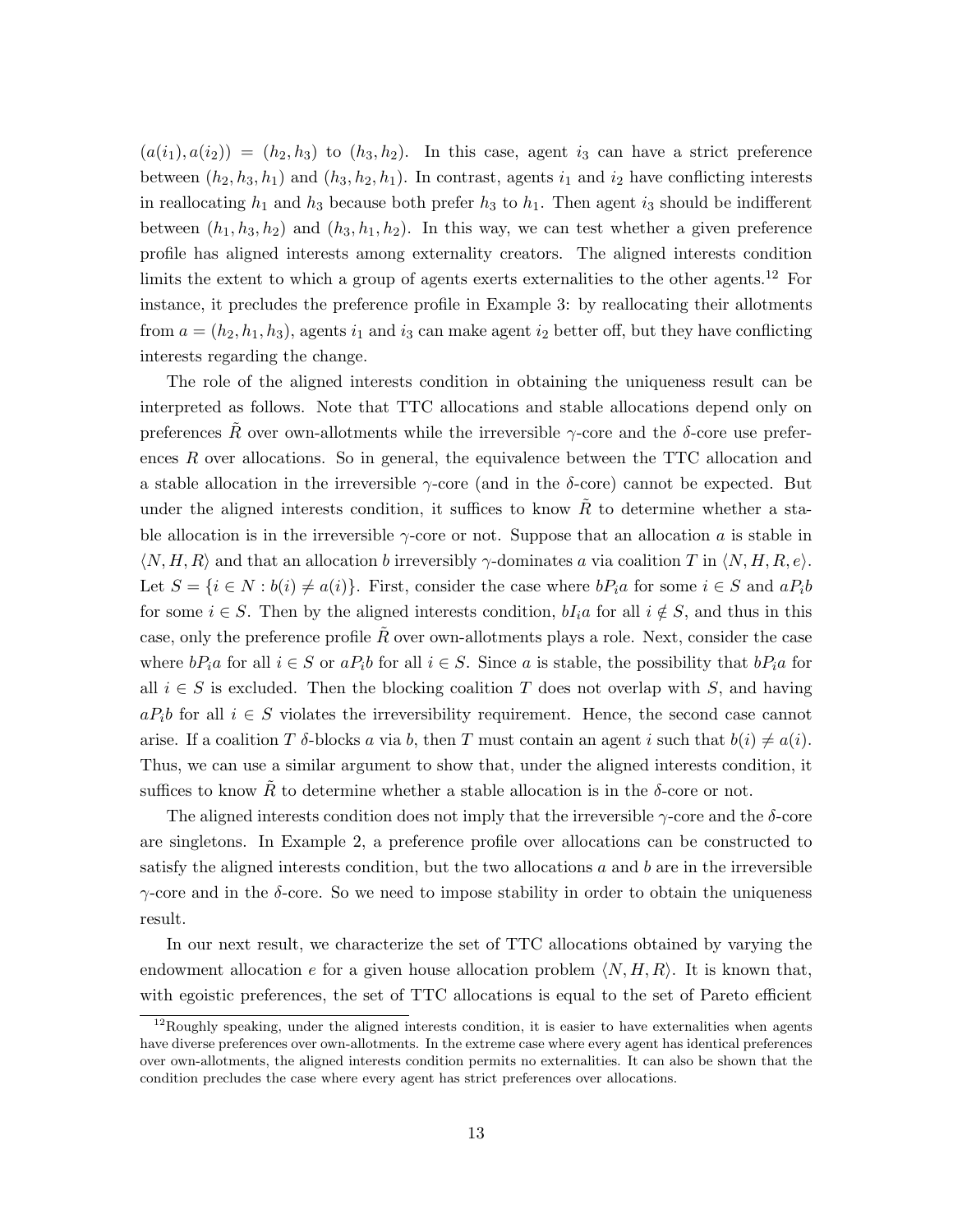allocations (see Lemma 1 of Abdulkadiroğlu and Sönmez, 1998). However, we can expect that this result does not generalize to the case of egocentric preferences for the following two reasons. First, TTC allocations depend only on preferences R over own-allotments, whereas Pareto efficiency requires the knowledge of preferences *R* over allocations. Second, any TTC allocation is stable as shown in Theorem 1, while the set of stable allocations can be strictly smaller than that of Pareto efficient allocations as shown in Example 2. The following result shows that we can generate any stable allocation as a TTC allocation for some endowment allocation.

**Proposition 1.** *Consider a house allocation problem ⟨N, H, R⟩ with egocentric preferences. An allocation*  $a \in \mathcal{A}$  *is stable in*  $\langle N, H, R \rangle$  *if and only if it is the TTC allocation of*  $\langle N, H, R, e \rangle$  *for some endowment allocation*  $e \in \mathcal{A}$ *.* 

From Proposition 1, we can see that TTC allocations are more closely related to stable allocations than to Pareto efficient allocations. As mentioned following Example 2, the concept of Pareto efficiency is too weak when there are externalities. In the proof of Proposition 1, in order to show that any stable allocation *a* is a TTC allocation for some endowment allocation, we set the endowment allocation as a itself. Abdulkadiroğlu and Sönmez (1998) take exactly the same approach to prove that any Pareto efficient allocation is in the core for some endowment allocation when there are no externalities.

# **4 TTC Mechanism and Strategy-Proofness**

In this section, we fix *N*, *H*, and *e*, and consider a scenario where each agent *i* reports his preferences  $R_i$  and an allocation is chosen based on agents' reports. Let  $R$  and  $\tilde{R}$  be the set of all egocentric and egoistic preference relations, respectively, on *A*. A *mechanism* is a rule that selects an allocation for each egocentric preference profile. That is, a mechanism can be represented by a mapping  $\varphi : \mathcal{R}^N \to \mathcal{A}$ . We can consider a mechanism that selects the TTC allocation for each preference profile. We call it the *TTC mechanism* and denote it by  $\varphi^T$ . Note that the TTC mechanism utilizes only preferences over own-allotments, and so we can think of  $\tilde{\mathcal{R}}^N$  instead of  $\mathcal{R}^N$  as the domain of  $\varphi^T$ .<sup>13</sup> We can also consider a mechanism that selects an allocation in the core (resp. the irreversible *γ*-core and the *δ*-core) for each preference profile and call it a core mechanism (resp. an irreversible *γ*-core mechanism and a  $\delta$ -core mechanism). With egoistic preferences, a core mechanism is unique, coinciding with the TTC mechanism. However, with egocentric preferences, there can be multiple allocations in the irreversible *γ*-core and in the *δ*-core, and thus there can be an irreversible *γ*-core mechanism and a *δ*-core mechanism different from the TTC mechanism.

<sup>&</sup>lt;sup>13</sup>This feature can be regarded as an informational advantage of the TTC mechanism, as it suffices for agents to report their preferences over own-allotments rather than those over allocations.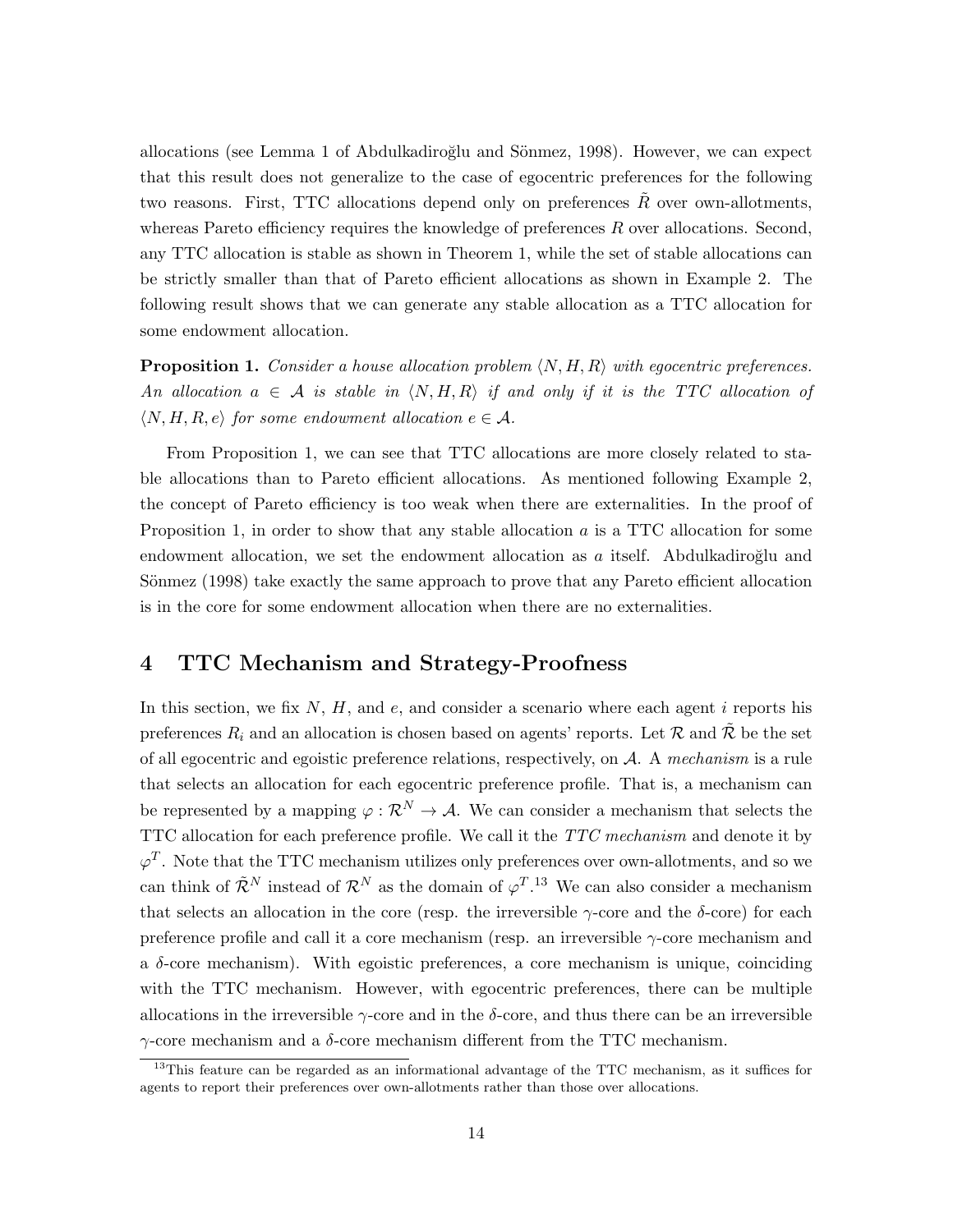For any coalition  $T \subseteq N$ , let  $R_T = (R_i)_{i \in T} \in \mathcal{R}^T$  and  $R_{-T} = (R_i)_{i \notin T} \in \mathcal{R}^{N \setminus T}$  denote the preference profiles of agents in *T* and those not in *T*, respectively. When *T* consists of a single agent *i*, we write  $R_{-i}$  instead of  $R_{-\{i\}}$ . A mechanism  $\varphi$  is *strategy-proof* if for any  $R \in \mathcal{R}^N$ , for any  $i \in N$ , and for any  $R'_i \in \mathcal{R}$ ,  $\varphi(R)R_i\varphi(R'_i,R_{-i})$ . That is, when a mechanism is strategy-proof, no agent can gain by misreporting his preferences. A mechanism  $\varphi$  is *coalitionally strategy-proof* if for any  $R \in \mathbb{R}^N$  and for any nonempty  $T \subseteq N$ , there exists no  $R'_T \in \mathcal{R}^T$  such that  $\varphi(R'_T, R_{-T})R_i\varphi(R)$  for all  $i \in T$  and  $\varphi(R'_T, R_{-T})P_i\varphi(R)$  for some *i* ∈ *T*. In other words, when a mechanism is coalitionally strategy-proof, no coalition of agents can make at least one member better off and none worse off by jointly misreporting their preferences. Obviously, if a mechanism is coalitionally strategy-proof, it is strategyproof.

When the domain of preferences consists of egoistic preferences, it has been shown that the TTC mechanism is strategy-proof (Roth, 1982) and coalitionally strategy-proof (Moulin, 1995, Lemma 3.3).<sup>14</sup> In the following proposition, we extend these existing results to the case where the domain of preferences consists of egocentric preferences.

### **Proposition 2.** *The TTC mechanism*  $\varphi^T$  *is coalitionally strategy-proof.*

Roth (1982) proves that no agent can obtain a more preferred house by misreporting his preferences in the TTC mechanism. Similarly, Moulin (1995, Lemma 3.3) shows that, when a group of agents misreports their preferences in the TTC mechanism, no member can obtain a more preferred house without making another member receive a less preferred house. Thus, there is no profitable manipulation by an individual agent or a group of agents in which a misreporting agent receives a better house. Without externalities, this is sufficient for (coalitional) strategy-proofness. However, when there are externalities, there is another kind of potentially profitable manipulation in which misreports by an agent or a group of agents influence others' allotments while misreporting agents receive the same allotments. In the proof of Proposition 2, we show that this second kind of manipulation cannot be profitable. When a group of agents misreports their preferences in the TTC mechanism in a way that they maintain the same allotments, the allotments of the remaining agents are not affected either.<sup>15</sup>

We say that an allocation  $a \in \mathcal{A}$  is *individually rational* in the housing market  $\langle N, H, R, e \rangle$ if  $a(i)\tilde{R}_i e(i)$  for all  $i \in N$ .<sup>16</sup> Note that individual rationality can be checked only with pref-

 $14$ Bird (1984) proves that the TTC mechanism is coalitionally strategy-proof in a weaker sense that there is no joint misreport that makes every member better off, but in a more general setting where indifferences between distinct houses are allowed. Roth (1982) also considers a setting that allows indifferences.

<sup>15</sup>A mechanism is called *nonbossy* if no agent can influence others' allotments without changing his own allotment (Satterthwaite and Sonnenschein, 1981). Miyagawa (2002) argues that the TTC mechanism is nonbossy. It is easy to see that, if a mechanism is nonbossy, no group of agents can influence the outsiders' allotments without changing the members' allotments.

<sup>&</sup>lt;sup>16</sup>Note that this is weaker than the condition that  $aR_i$ *e* for all  $i \in N$ . Any allocation *a* in the *γ*-core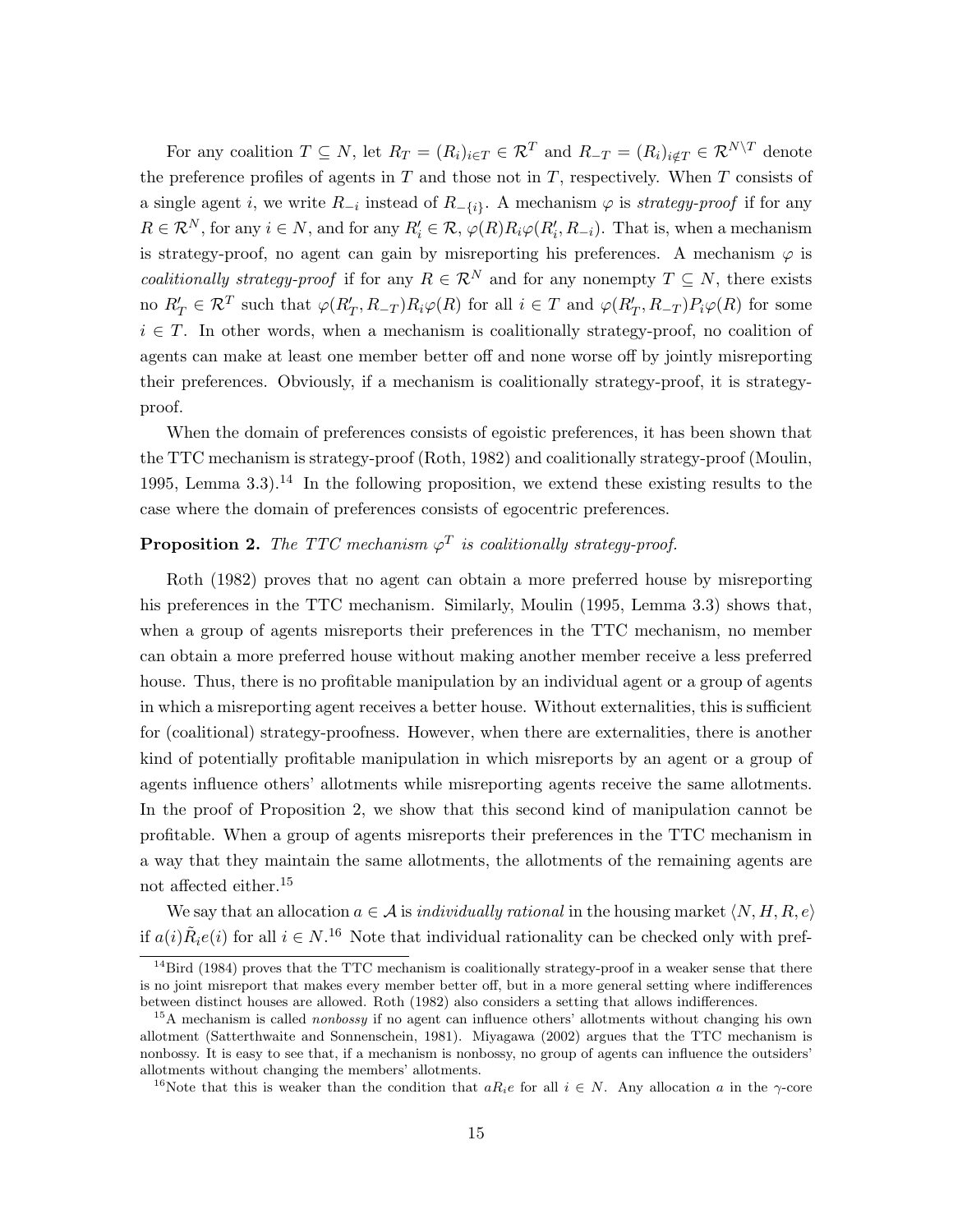erences over own-allotments. A mechanism  $\varphi$  is *individually rational* if the allocation  $\varphi(R)$ is individually rational for every  $R \in \mathcal{R}^N$ . A mechanism  $\varphi$  is *stable* if the allocation  $\varphi(R)$ is stable for every  $R \in \mathcal{R}^N$ .

Ma (1994) shows that, when the preference domain is egoistic, a mechanism  $\varphi$  is individually rational, Pareto efficient, and strategy-proof if and only if  $\varphi = \varphi^T$ . As we have observed in Proposition 1, stability is a more relevant concept than Pareto efficiency for TTC allocations under egocentric preferences. The next proposition shows that the same result extends to the egocentric preference domain when we replace Pareto efficiency with stability.

**Proposition 3.** *A mechanism*  $\varphi$  *is individually rational, stable, and strategy-proof if and only if it is the TTC mechanism*  $\varphi^T$ .

The key idea in proving Proposition 3 is as follows. Suppose that an individually rational and stable mechanism selects an allocation *b* different from the TTC allocation *a* for some preference profile. Then there must be some agent *i* who ranks  $b(i)$  between  $a(i)$  and  $e(i)$ . Such an agent can obtain  $a(i)$  by reporting that he ranks  $e(i)$  immediately after  $a(i)$ , which makes the mechanism selecting *b* not strategy-proof. Hence, in order for a mechanism to satisfy all the three properties, it must be the TTC mechanism. In particular, any stable and irreversible *γ*-core (or *δ*-core) mechanism different from the TTC mechanism is not strategy-proof. Thus, selecting TTC allocations is appealing from an incentive point of view in the presence of externalities where there can be multiple stable allocations in the irreversible *γ*-core and in the *δ*-core.

Sönmez (1999) considers a class of indivisible goods allocation problems, including housing markets, where agents have preferences over allocations. He shows that, if there exists a mechanism that is individually rational, Pareto efficient, and strategy-proof, then every agent is indifferent between any two allocations in the core and the mechanism selects an allocation in the core whenever the core is nonempty. Ehlers  $(2014)$  strengthens Sönmez's (1999) result by showing that the same result holds with the *γ*-core and that the *γ*-core is the largest core concept for such a result to hold. In our setting, there exists a mechanism that is individually rational, stable (thus Pareto efficient), and strategy-proof, as shown in Proposition 3, while there can be multiple allocations in the *γ*-core between which some agent is not indifferent, as can be seen in Example  $3.^{17}$ . The results of Sönmez (1999) and

satisfies the latter condition, but there can be some allocation *a* in the irreversible  $\gamma$ -core or in the *δ*-core that violates the condition. For example, suppose that agents  $i_1$ ,  $i_2$ , and  $i_3$  own houses  $h_1$ ,  $h_2$ , and  $h_3$ , respectively, and that their most preferred houses are  $h_2$ ,  $h_1$ , and  $h_3$ , respectively. Then the TTC allocation is  $a = (h_2, h_1, h_3)$ , but it is possible that agent *i*<sub>3</sub> prefers  $e = (h_1, h_2, h_3)$  to *a*. If we impose Assumption A of Sönmez (1999) (i.e.,  $aI_i e$  if and only if  $a(i) = e(i)$ ) in our model, then the two conditions are equivalent.

<sup>&</sup>lt;sup>17</sup>In Example 3, the allocation  $b = (h_3, h_1, h_2)$  is in the *γ*-core, while the TTC allocation  $a = (h_2, h_1, h_3)$ is in the *γ*-core if agent *i*<sub>3</sub> weakly prefers *a* to  $e = (h_1, h_2, h_3)$ .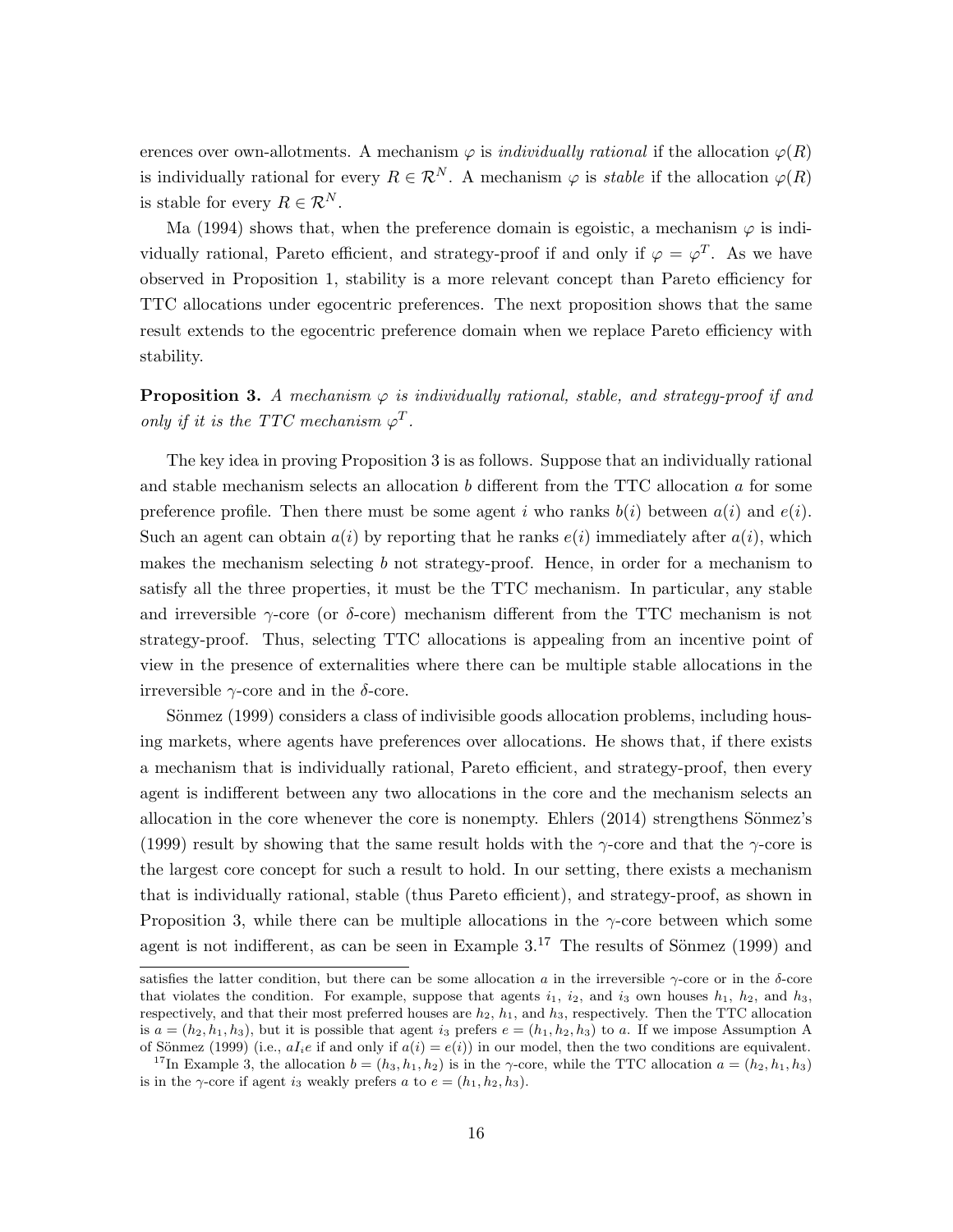Ehlers (2014) do not apply to our model because the domain of egocentric preferences does not satisfy the conditions in their models (called Assumptions A and B). Thus, we provide an alternative model where it is possible to obtain an individually rational, Pareto efficient, and strategy-proof mechanism.

**Remark 2.** A widely studied class of mechanisms for house allocation problems is the class of simple serial dictatorships (Abdulkadiroğlu and Sönmez, 1998). We can apply a simple serial dictatorship to a house allocation problem with egocentric preferences using the associated preferences over own-allotments. Since the set of allocations obtained from simple serial dictatorships is equal to that of TTC allocations (Lemma 1 of Abdulkadiroğlu and Sönmez, 1998), any allocation obtained from a simple serial dictatorship is stable. It is easy to see that any simple serial dictatorship, as a mechanism, is strategy-proof. Also, when a group of agents misreports their preferences, no member can obtain a more preferred house without having another member receive a less preferred house. This together with nonbossiness proves that the serially dictatorial mechanism is coalitionally strategy-proof as well.

# **5 Conclusion**

In this paper, we have studied housing markets with externalities. We have restricted preferences to egocentric preferences and proposed two solution concepts of stable allocations in the irreversible  $\gamma$ -core and those in the *δ*-core. Using the TTC algorithm, we have shown that a solution always exists and that it is unique under a further preference restriction. We have also established that we can generate any stable allocation as the TTC allocation for some endowment allocation, that the TTC mechanism is coalitionally strategy-proof, and that a mechanism is individually rational, stable, and strategy-proof if and only if it is the TTC mechanism. Our results provide desirable properties of the TTC algorithm, extending the existing results to the case of egocentric preferences. Although our analysis represents a significant step toward understanding housing markets with externalities, further studies on this topic are needed for a more comprehensive understanding. We mention two directions for future research. First, we can relax the restriction of egocentric preferences so that we can cover situations where the size of externalities is large. Second, instead of assuming that the residual agents react passively when a coalition deviates, we can model that they also behave rationally and strategically (for example, as in the recursive core proposed by Kóczy, 2007).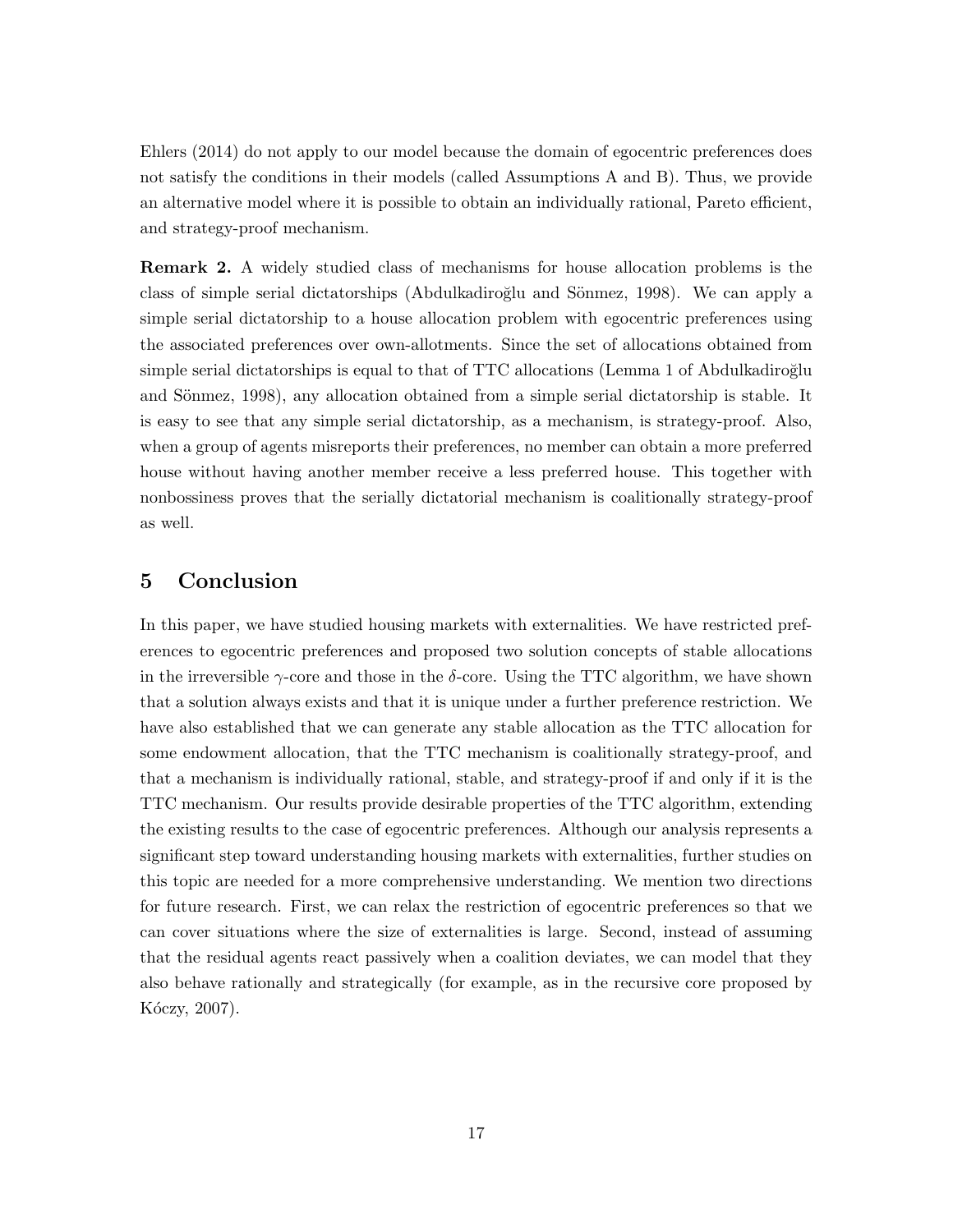# **A Proofs**

### **Proof of Theorem 1**

*Proof.* Let  $a \in \mathcal{A}$  be the TTC allocation of  $\langle N, H, R, e \rangle$ , and let  $\{S^1, \ldots, S^K\}$  be the partition of *N* obtained from the TTC algorithm.

First, we show that *a* is stable in  $\langle N, H, R \rangle$ . Suppose to the contrary that there exists an allocation b such that  $b \neq a$  and  $b(i)\tilde{P}_i a(i)$  for all  $i \in T := \{i \in N : b(i) \neq a(i)\}\$ . Let k' be the smallest k such that  $S^k \cap T \neq \emptyset$ . Choose any  $i' \in S^{k'} \cap T$ . Then  $b(i')\tilde{P}_{i'}a(i')$ . Since  $a(i')$  is agent *i*''s most preferred house at step  $k'$ ,  $i'' := b(i')$  belongs to  $S^{k''}$  for some  $k'' < k'.^{18}$  Since  $i'' \in S^{k''}$ , there is some  $j \in S^{k''}$  such that  $a(j) = i''$ . Since  $S^{k''} \cap T = \emptyset$ , we have  $b(j) = a(j)$ . Then we have  $b(i') = i'' = b(j)$  and  $i' \neq j$ , contradicting the one-to-one property of the allocation *b*.

Next, we show that *a* is in the irreversible  $\gamma$ -core of  $\langle N, H, R, e \rangle$ . Suppose to the contrary that there exists an allocation *b* and coalition *T* such that *b* irreversibly *γ*-dominates *a* via *T* in  $\langle N, H, R, e \rangle$ . Consider the case where there exists  $i \in T$  such that  $b(i) \neq a(i)$ . Let  $T' = \{i \in T : b(i) \neq a(i)\}.$  Then *T*' is nonempty, and let *k*' be the smallest *k* such that  $S^k \cap T' \neq \emptyset$ . Choose any  $i' \in S^{k'} \cap T'$ . Since  $b(i') \neq a(i')$  and  $bR_{i'}a$ , we have  $b(i')\tilde{P}_{i'}a(i')$ . Since  $a(i')$  is agent *i*''s most preferred house at step *k'* in the TTC algorithm,  $i'' := b(i')$ belongs to  $S^{k''}$  for some  $k'' < k'$ . Since  $b(T) = e(T)$  and  $i' \in T$ , we have  $i'' \in T$  and thus  $b(i'') = a(i'')$ . Starting from  $i'' \in S^{k''} \cap T$ , we can trace the owners of assigned houses along the top trading cycle in  $S^{k''}$ , where each agent in the cycle belongs to  $S^{k''} \cap T$ . Hence, there is some  $j \in S^{k''} \cap T$  such that  $a(j) = i''$ . Then  $b(j) = a(j)$ , and we have  $b(i') = i'' = b(j)$ and  $i' \neq j$ , contradicting the one-to-one property of the allocation *b*.

Now consider the case where  $b(i) = a(i)$  for all  $i \in T$ . Since  $bP_i a$  for some  $i \in T$ , we have  $b \neq a$ , and thus there is  $i \notin T$  such that  $b(i) \neq a(i)$ . Choose any  $i' \in T^c$  such that  $b(i') \neq a(i')$ . Note that  $b(i') = e(i')$ , and thus  $a(i') \neq e(i')$ . Let k' be the step at which agent i' is removed, i.e.,  $i' \in S^{k'}$ . Since agent i' points to  $a(i')$  at step k' while  $e(i')$  is available, we have  $a(i')\tilde{P}_{i'}e(i')$ . Similarly, for any other agent *i* in the same top trading cycle as *i*', we have  $a(i) \neq e(i)$  and thus  $a(i)\tilde{P}_i e(i)$ . Since  $b(T) = e(T)$  and  $b(i) = a(i)$  for all  $i \in T$ , trade in *a* occurs among agents in *T* and among those not in *T*. Hence,  $S^{k'} \subseteq T^c$ . Let *S* be the union of top trading cycles that are outside of *T* and consist of more than one agent. Then S is nonempty since  $i' \in S$ , and  $a(i)\tilde{P}_i[e(i) = b(i)]$  for all  $i \in S$ . This implies  $aP_ib$ for all  $i \in S$ , while  $b(i) = a(i)$  for all  $i \notin S$ . Hence, *b* is  $\gamma$ -dominated by *a* via  $S \subseteq T^c$  in  $\langle N, H, R, b \rangle$ , a contradiction.

We show that *a* is in the *δ*-core of  $\langle N, H, R, e \rangle$ . Suppose to the contrary that there

<sup>&</sup>lt;sup>18</sup>With an abuse of notation, for any allocation  $a \in \mathcal{A}$ , we sometimes use  $a(i)$  to refer to the owner of  $a(i)$ , i.e.,  $e^{-1}(a(i))$ , when there is no ambiguity about the endowment allocation *e*.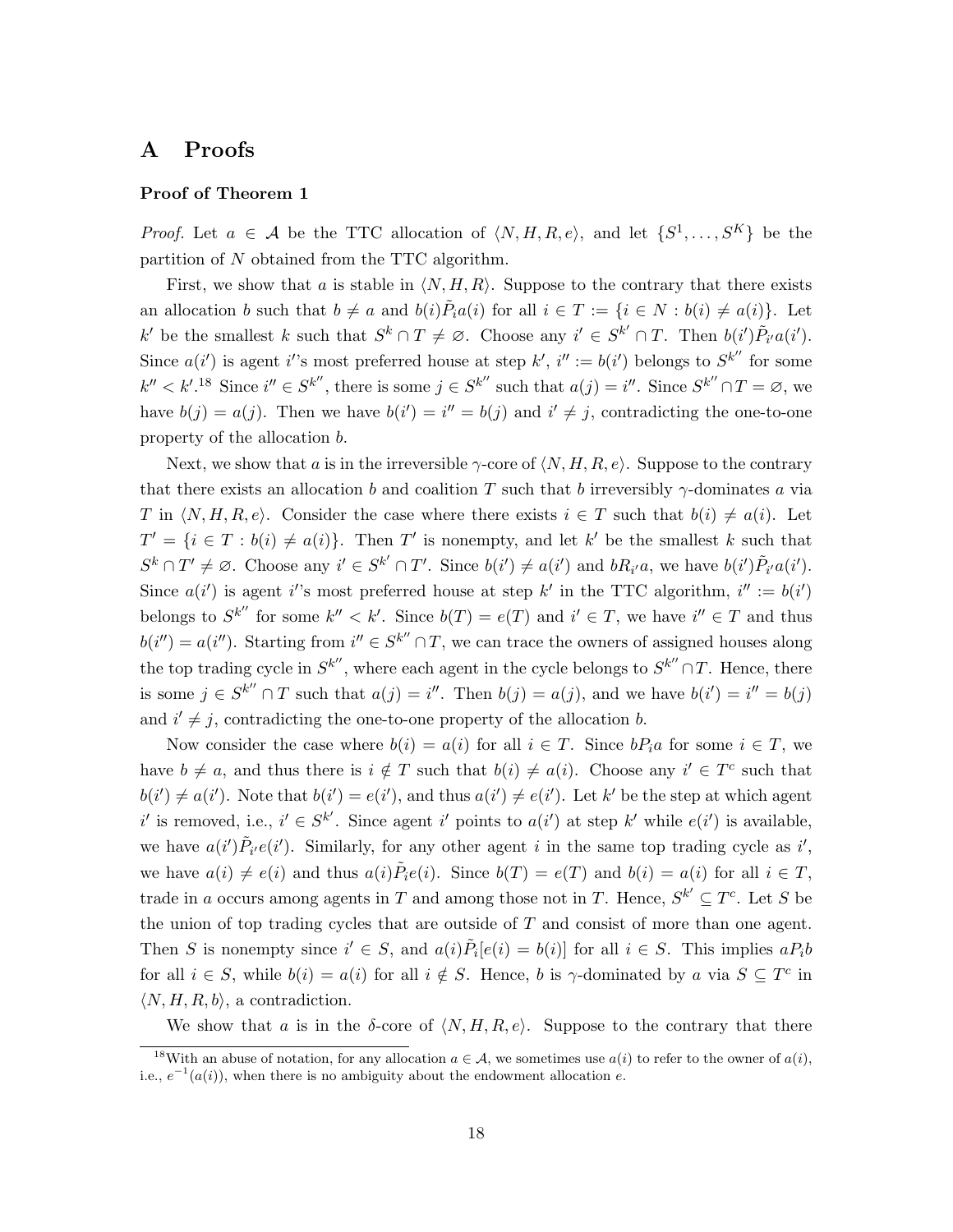exists an allocation *b* and coalition *T* such that *b*  $\delta$ -dominates *a* via *T* in  $\langle N, H, R, e \rangle$ . If  $b(i) = a(i)$  for all  $i \in T$ , we have  $b = a$ , which is a contradiction. Thus, there exists  $i \in T$ such that  $b(i) \neq a(i)$ , and we can apply the same logic as in the first case above to derive a contradiction.

Suppose that *R* has aligned interests among externality creators. We show that *a* is the unique allocation that is stable in  $\langle N, H, R \rangle$  and is in the irreversible  $\gamma$ -core of  $\langle N, H, R, e \rangle$ . Suppose to the contrary that there is an allocation *b*, different from *a*, having the two properties. Let  $T = \{i \in N : b(i) \neq a(i)\}\$ . Note that *T* is nonempty because  $b \neq a$ . Let k' be the smallest k such that  $S^k \cap T \neq \emptyset$ . Choose any  $i' \in S^{k'} \cap T$ . Since  $b(i) = a(i)$  for all  $i \in S^1 \cup \cdots \cup S^{k'-1}$ , we have  $a(i')\tilde{R}_{i'}b(i')$ . Since  $b(i') \neq a(i')$ , we have  $aP_{i'}b$ . Suppose that  $aP_i$ *b* for all  $i \in T$ . Then  $T$   $\gamma$ -blocks *b* via  $a$  in  $\langle N, H, R, b \rangle$ , contradicting the stability of *b*. So there exists  $i'' \in T$  such that  $bP_{i''}a$ . Note that  $i'' \in S^k$  for some  $k > k'$ . By the construction of the TTC algorithm, we have  $a(i'')\tilde{R}_{i''}e(i'')$ , and thus  $b(i'')\tilde{P}_{i''}e(i'')$ . Define a function  $a': N \to H$  by  $a'(i) = a(i)$  for all  $i \in S^{k'}$  and  $a'(i) = e(i)$  for all  $i \notin S^{k'}$ . Since  $a(S^{k'}) = e(S^{k'}),$  the function a' is an allocation. Since  $aP_{i'}b$ , we have  $a'P_{i'}b$ . Since  $i'' \notin S^{k'}$ , we have  $b(i'')\tilde{P}_{i''}[e(i'')]=a'(i'')$  and thus  $bP_{i''}a'$ . Let  $S=\{i\in N:b(i)\neq a'(i)\}$ . Then  $i', i'' \in S$ . Since *R* has aligned interests among externality creators, we have  $a'I_i b$  for all  $i \notin S$ . Then  $a'I_i b$  for all  $i \in S^{k'}$  such that  $b(i) = a(i)$ , while  $a' P_i b$  for all  $i \in S^{k'}$  such that  $b(i) \neq a(i)$ . Also, we have  $i' \in S^{k'}$  with  $b(i') \neq a'(i')$ . Thus,  $S^{k'}$  irreversibly  $\gamma$ -blocks b via  $a'$  in  $\langle N, H, R, e \rangle$ , which is a contradiction.

Finally, we show that *a* is the unique allocation that is stable in  $\langle N, H, R \rangle$  and is in the  $\delta$ -core of  $\langle N, H, R, e \rangle$ . Suppose to the contrary that there is an allocation *b*, different from *a*, having the two properties, and define  $T$  and  $k'$  and choose  $i'$  as in the previous paragraph. Define a function  $a': N \to H$  by  $a'(i) = a(i)$  for all  $i \in S^{k'}$ ,  $a'(i) = e(i)$  for all  $i \in (\bigcup_{j \in S^{k'}} S_j^{b,e})$  $\int_{j}^{b,e}$   $\rangle \setminus S^{k'}$ , and  $a'(i) = b(i)$  for all  $i \notin \bigcup_{j \in S^{k'}} S_j^{b,e}$  $j^{b,e}$ . Since  $a(S^{k'}) = e(S^{k'}),$ the function  $a'$  is an allocation, which can be obtained by a deviation of  $S^{k'}$  from *b* in the *δ*-model. We consider two cases. First, suppose that  $(\cup_{j \in S^{k'}} S_j^{b,e}$  $j^{b,e}$ )  $\setminus S^{k'}$  is nonempty, and choose any i'' in the set. Note that  $i'' = b(i)$  for some  $i \in S^{k'}$ , and thus  $b(i'') \neq e(i'')$ . Since b is in the  $\delta$ -core, we have  $b(i'')\tilde{P}_{i''}[e(i'')]=a'(i'')$  and thus  $bP_{i''}a'$ . Since  $a'P_{i'}b$  and *R* has aligned interests among externality creators, we have  $a'I<sub>i</sub>b$  for all  $i \in N$  such that  $b(i) = a'(i)$ . Then  $S^{k'}$  *δ*-blocks *b* via *a*<sup>'</sup> in  $\langle N, H, R, e \rangle$ , which is a contradiction. Second, suppose that  $(\cup_{j \in S^{k'}} S_j^{b,e})$  $j^{b,e}$   $\setminus S^{k'}$  is empty. Then  $\{i \in N : b(i) \neq a'(i)\} = S^{k'} \cap T$ . Since  $S^{k'} \cap T$  is nonempty and  $a'P_i b$  for all  $i \in S^{k'} \cap T$ , the allocation *b* is not stable, which is a contradiction.  $\Box$ 

### **Proof of Proposition 1**

*Proof.* The "if" part follows from Theorem 1.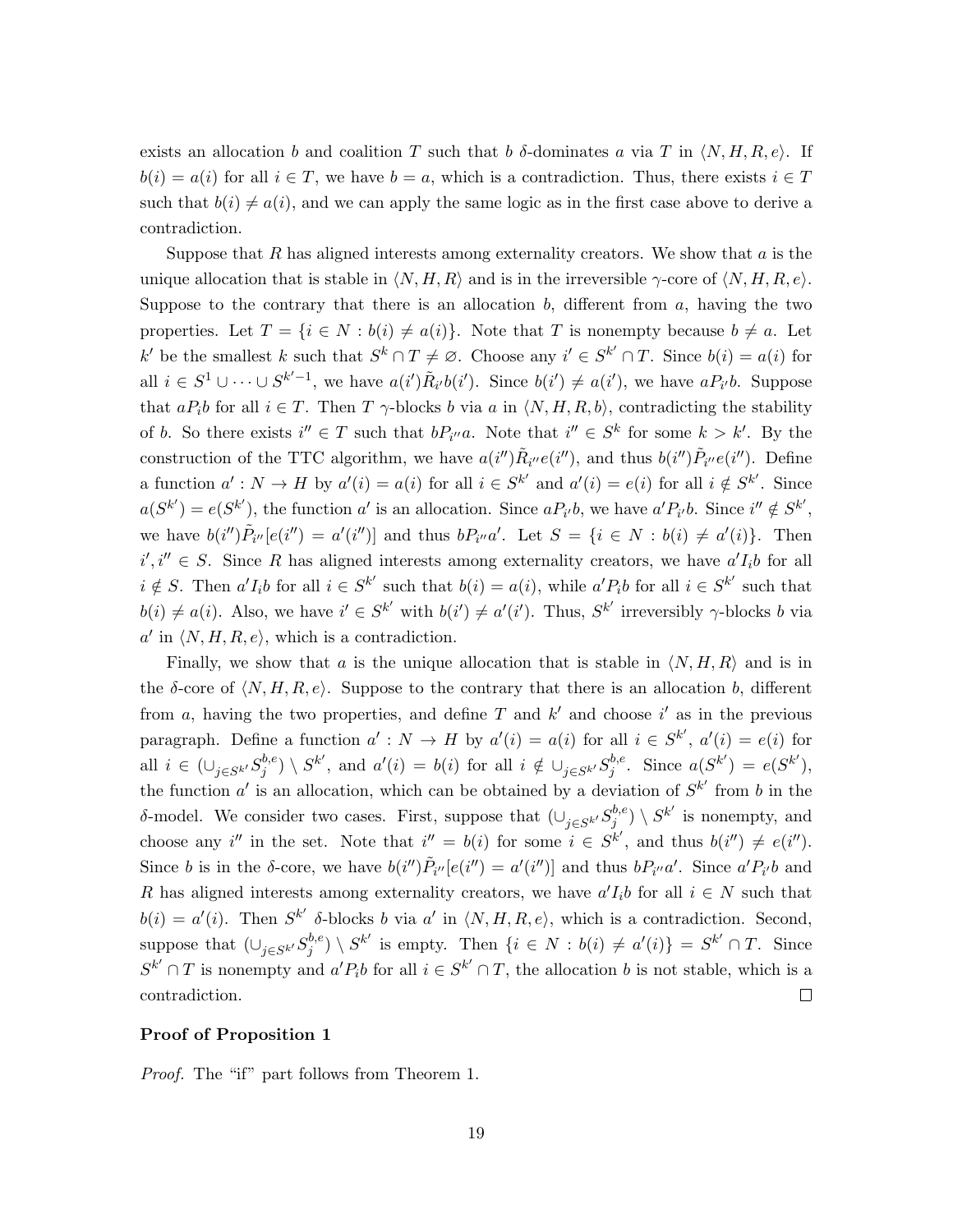To prove the "only if" part, suppose that an allocation *a* is stable in  $\langle N, H, R \rangle$ . By definition, *a* is in the irreversible  $\gamma$ -core of  $\langle N, H, R, a \rangle$ . We show that there is no other allocation in the irreversible  $\gamma$ -core of  $\langle N, H, R, a \rangle$ . Suppose to the contrary that there is an allocation *b*, different from *a*, in the irreversible  $\gamma$ -core of  $\langle N, H, R, a \rangle$ . Let  $T =$  $\{i \in N : b(i) \neq a(i)\}.$  Note that *T* is nonempty. Since *a* is stable, there exists  $i' \in T$ such that  $a(i')\tilde{P}_{i'}b(i')$ . Then the coalition  $\{i'\}$  irreversibly  $\gamma$ -blocks b via a in  $\langle N, H, R, a \rangle$ with  $b(i') \neq a(i')$ . This contradicts the assumption that *b* is in the irreversible *γ*-core of *⟨N, H, R, a⟩*. Since the TTC algorithm yields a stable allocation in the irreversible *γ*-core and *a* is the only such allocation, *a* is the TTC allocation of  $\langle N, H, R, a \rangle$ .  $\Box$ 

### **Proof of Proposition 2**

We first strengthen Lemma 3 of Roth (1982) as follows.

**Lemma 1.** Fix any  $\tilde{R} \in \tilde{\mathcal{R}}^N$  and any  $i \in N$ . Let  $a = \varphi^T(\tilde{R})$ . Let  $\tilde{R}'_i \in \tilde{\mathcal{R}}$  be any preference relation over own-allotments such that  $a(i)\tilde{P}'_i$ h for all  $h \neq a(i)$ . Let  $a' = \varphi^T(\tilde{R}'_i, \tilde{R}_{-i})$ . Then  $a = a'.^{19}$ 

*Proof.* For simplicity, let  $\tilde{R}' = (\tilde{R}'_i, \tilde{R}_{-i})$ . Let *k* and *k*<sup>*'*</sup> be the steps at which agent *i* is removed in the TTC algorithm for preference profiles  $\tilde{R}$  and  $\tilde{R}'$  (written as  $T(\tilde{R})$  and  $T(\tilde{R}$ <sup>*'*</sup> $)$ , respectively.

Suppose that  $k < k'$ . Then by Lemma 2 of Roth (1982),  $T(\tilde{R})$  and  $T(\tilde{R}')$  have the same top trading cycles at any step  $l < k$ . Let  $(j_1, \ldots, j_m, i)$  be the top trading cycle containing agent *i* formed at step *k* of  $T(\tilde{R})$ . Then  $(j_1, \ldots, j_m, i)$  is a chain at step *k* of  $T(\tilde{R}')$ .<sup>20</sup> Since  $a(i) = j_1$ , agent *i*'s most preferred house in  $R'$ <sup>*i*</sup></sup> is owned by  $j_1$ , and thus agent *i* points to  $j_1$ and is removed at step *k* of  $T(\tilde{R}')$ . This is a contradiction. Hence, we have  $k \geq k'$ .

Again, by Lemma 2 of Roth (1982),  $T(\tilde{R})$  and  $T(\tilde{R}')$  have the same top trading cycles at any step  $l < k'$ . Suppose that  $k = k'$ . Then  $T(\tilde{R})$  and  $T(\tilde{R}')$  have the same top trading cycles at step  $k'$  and at any step  $l > k'$ . Hence, we have  $a = a'$ . Now suppose that  $k > k'$ . Let  $(j_1, \ldots, j_m, i)$  be the top trading cycle containing agent *i* formed at step *k'* of  $T(\tilde{R}')$ . Since every agent removed before step  $k'$  receives the same allotment at *a* and  $a'$ ,  $a(i)$  is available at step  $k'$  of  $T(\tilde{R}')$ , and thus we have  $j_1 = a'(i) = a(i)$ . Then  $(j_1, \ldots, j_m, i)$  is a chain at step  $k'$  of  $T(\tilde{R})$ , and by Lemma 1 of Roth (1982), it is a chain and thus a cycle at step  $k$  of  $T(R)$ .

Consider any top trading cycle formed at step *l* of  $T(\tilde{R})$ , where  $k' \leq l \leq k$ . Since it does not contain any of the agents in  $(j_1, \ldots, j_m, i)$ , it is also a cycle at step *l* of  $T(\tilde{R}')$ . If there

<sup>&</sup>lt;sup>19</sup> Lemma 3 of Roth (1982) concludes that  $a(i) = a'(i)$ .

<sup>&</sup>lt;sup>20</sup>We say that a sequence  $(i_1, \ldots, i_m)$  of agents is a *chain* at a step of the TTC algorithm if agent  $i_l$  points to agent  $i_{l+1}$  for all  $l = 1, \ldots, m-1$  at that step.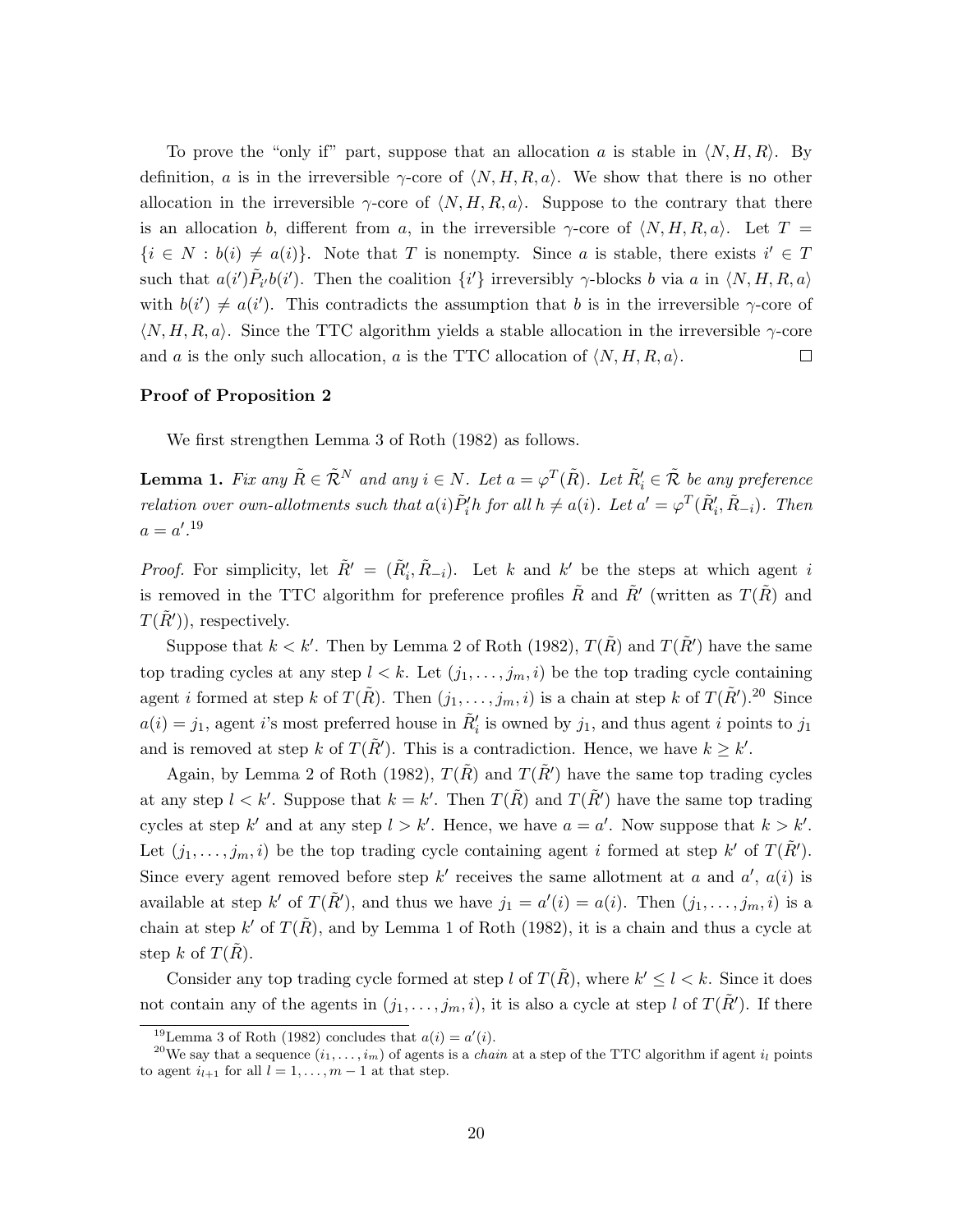is any top trading cycle other than  $(j_1, \ldots, j_m, i)$  at step k of  $T(\tilde{R})$ , then it is also a cycle at step *k* of  $T(\tilde{R}')$ , and  $T(\tilde{R}')$  and  $T(\tilde{R}')$  proceed in the same way afterwards. If  $(j_1, \ldots, j_m, i)$ is the only top trading cycle at step *k* of  $T(\tilde{R})$ , then any cycle at step *l* of  $T(\tilde{R})$  is formed at step  $l - 1$  of  $T(\tilde{R}')$  for any  $l > k$ . In either case, top trading cycles formed in  $T(\tilde{R})$  and *T*( $\tilde{R}'$ ) are the same, resulting in  $a = a'$ .  $\Box$ 

Now we prove Proposition 2.

*Proof.* Suppose to the contrary that the TTC mechanism  $\varphi^T$  is not coalitionally strategyproof. Then there exists  $R \in \mathcal{R}$ , nonempty  $T \subseteq N$ , and  $R'_T \in \mathcal{R}^T$  such that  $\varphi^T(R'_T, R_{-T}) R_i \varphi^T(R)$ for all  $i \in T$  and  $\varphi^T(R'_T, R_{-T}) P_i \varphi^T(R)$  for some  $i \in T$ . For simplicity, let  $R' = (R'_T, R_{-T})$ . Let  $\tilde{R}$  and  $\tilde{R}'$  be the preference profiles over own-allotments associated with  $R$  and  $R'$ , respectively. Let  $a = \varphi^T(\tilde{R})$  and  $a' = \varphi^T(\tilde{R}')$ . By applying Lemma 1 repeatedly to  $\tilde{R}'$ , we can assume without loss of generality that agent *i*'s most preferred house in  $\tilde{R}'_i$  is  $a'(i)$  for all  $i \in T$ .

First, suppose that  $a(i) = a'(i)$  for all  $i \in T$ . Then starting from  $\tilde{R}$ , we can obtain  $\tilde{R}'$ by changing  $\tilde{R}_i$  into  $\tilde{R}'_i$  one by one over all  $i \in T$ . For any  $i \in T$ ,  $a(i) = a'(i)$ , and thus agent *i*'s most preferred house in  $\tilde{R}'_i$  is  $a(i)$ . Then, by Lemma 1, the TTC allocation does not change as we replace  $\tilde{R}_i$  by  $\tilde{R}'_i$  for each  $i \in T$ . By applying this argument repeatedly over all  $i \in T$ , we obtain  $a = a'$ , which contradicts  $a'P_i a$  for some  $i \in T$ .

Next, suppose that  $a(i) \neq a'(i)$  for some  $i \in T$ . Let  $\{S^1(\tilde{R}), \ldots, S^K(\tilde{R})\}$  and  $\{S^1(\tilde{R}'), \ldots, S^{K'}(\tilde{R}')\}$ be the partitions of *N* obtained from  $T(\tilde{R})$  and  $T(\tilde{R}')$ , respectively. Let  $\bar{S}^k(\tilde{R}) = S^1(\tilde{R}) \cup \{S^k(\tilde{R})\}$  $\cdots \cup S^k(\tilde{R})$  for all  $k = 1, \ldots, K$ , and let  $\bar{S}^k(\tilde{R}') = S^1(\tilde{R}') \cup \cdots \cup S^k(\tilde{R}')$  for all  $k = 1, \ldots, K'$ . Let  $T' = \{i \in T : a(i) \neq a'(i)\}.$  Then  $T'$  is nonempty, and let  $k'$  be the smallest  $k$  such that  $S^k(\tilde{R}) \cap T' \neq \emptyset$ . Choose any  $i' \in S^{k'}(\tilde{R}) \cap T'$ . Since  $a(i') \neq a'(i')$  and  $a'R_{i'}a$ , we have  $a'(i')\tilde{P}_{i'}a(i')$ . Since  $a(i')$  is agent i''s most preferred house at step k' of  $T(\tilde{R})$ , we have  $a'(i') \in \bar{S}^{k'-1}(\tilde{R})$ . Then there exists  $j \in \bar{S}^{k'-1}(\tilde{R})$  such that  $a'(j) \notin \bar{S}^{k'-1}(\tilde{R})$ , because otherwise there cannot be a top trading cycle containing the arc  $(i', a'(i'))$  in  $T(\tilde{R}')$ . Below we show that  $a(i) = a'(i)$  for all  $i \in \bar{S}^{k'-1}(\tilde{R})$ . Then, since  $j \in \bar{S}^{k'-1}(\tilde{R})$ , we have  $a(j) = a'(j)$ and  $a(j) \in \bar{S}^{k'-1}(\tilde{R})$ , which contradicts  $a'(j) \notin \bar{S}^{k'-1}(\tilde{R})$ , and we are done.

To show that  $a(i) = a'(i)$  for all  $i \in \bar{S}^{k'-1}(\tilde{R})$ , we prove by induction that every top trading cycle in  $\bar{S}^k(\tilde{R})$  is a top trading cycle in  $\bar{S}^k(\tilde{R}')$  for all  $k = 1, \ldots, k' - 1$ . Note that  $a(i) = a'(i)$  for all  $i \in \bar{S}^{k'-1}(\tilde{R}) \cap T$ , and thus agent *i*'s most preferred house in  $\tilde{R}'_i$  is  $a(i)$  for  $i \in \bar{S}^{k'-1}(\tilde{R}) \cap T$ . First, consider any top trading cycle  $(j_1, \ldots, j_m)$  in  $\bar{S}^1(\tilde{R})$ . In  $\tilde{R}'$ , agent *j*<sub>*l*</sub>'s most preferred house is owned by  $j_{l+1} = a(j_l)$ , regardless of whether  $j_l \in T$  or not, for all  $l = 1, \ldots, m$ , where we take  $j_{m+1} = j_1$ . Hence,  $(j_1, \ldots, j_m)$  is a top trading cycle in  $\bar{S}^1(\tilde{R}')$ . Next, suppose that every top trading cycle in  $\bar{S}^k(\tilde{R})$  is a top trading cycle in  $\bar{S}^k(\tilde{R}')$ , and consider any top trading cycle  $(j_1, \ldots, j_m)$  in  $S^{k+1}(\tilde{R})$ , where  $k+1 \leq k'-1$ . Let agent  $j_l$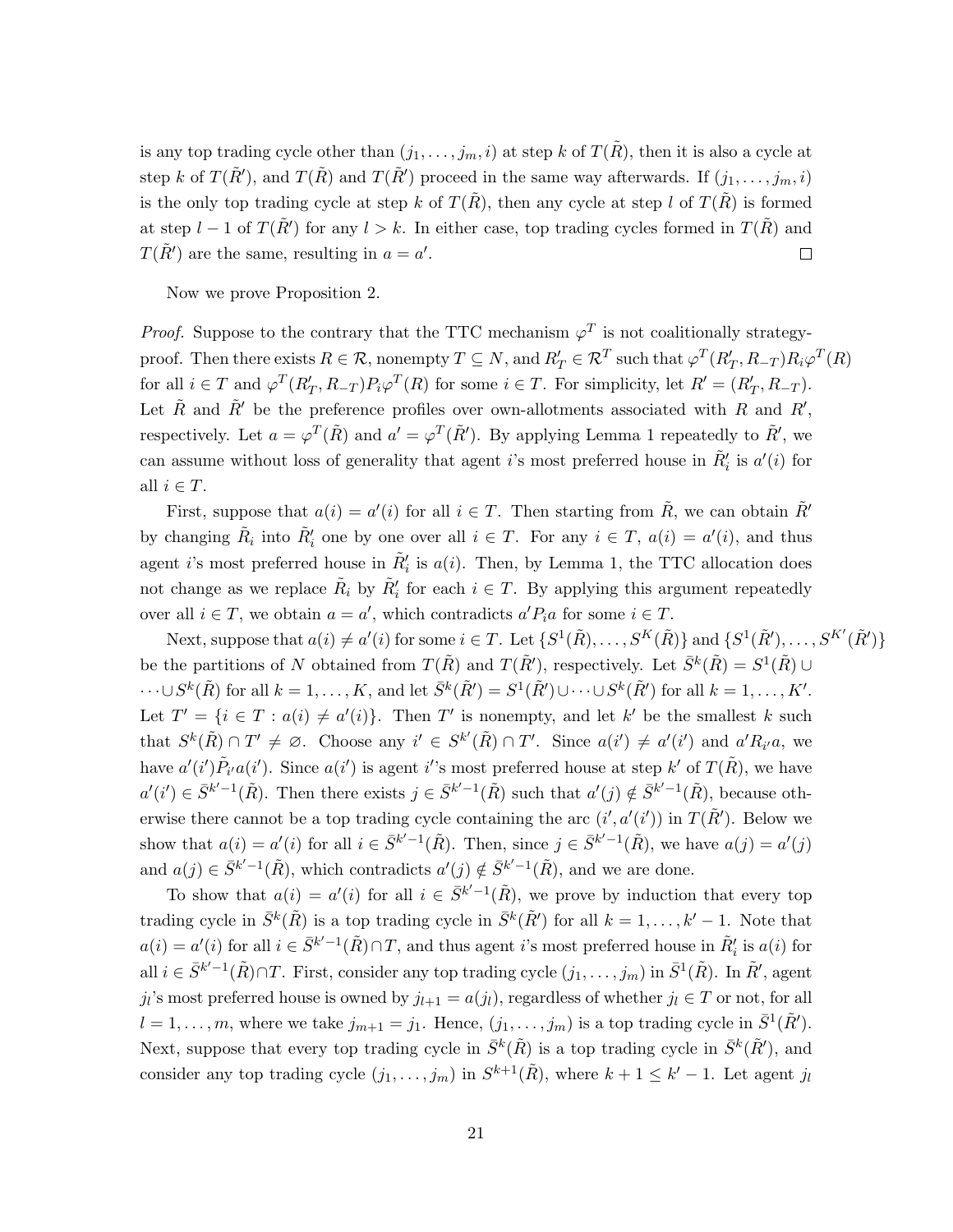be an agent who is removed first in  $T(\tilde{R}')$  among those in  $(j_1, \ldots, j_m)$ . If  $j_l \in T$ , agent  $j_l$  is assigned the house owned by  $j_{l+1} = a(j_l)$  in  $T(\tilde{R}')$  since  $a(j_l) = a'(j_l)$ . Suppose that  $j_l \notin T$ . If  $a'(j_l)\tilde{P}_{j_l}a(j_l)$ , then  $a'(j_l) \in \bar{S}^k(\tilde{R})$ , but this is not possible because  $a(i) = a'(i)$  for all  $i \in \bar{S}^k(\tilde{R})$  by the induction hypothesis. Thus, if  $j_l \notin T$ , then  $a(j_l)\tilde{R}_{j_l}a'(j_l)$ . Since agent  $j_l$  is an agent who is removed first in  $T(\tilde{R}')$  among those in  $(j_1, \ldots, j_m)$ ,  $j_{l+1} = a(j_l)$  is available at the step where agent  $j_l$  is removed in  $T(\tilde{R}')$ , and thus  $a'(j_l) = a(j_l)$ . Hence, agent  $j_{l+1}$ is removed at the same step as agent  $j_l$  in  $T(\tilde{R}')$ , and applying the same argument to  $j_{l+1}$ and so on, we can see that all the agents in  $(j_1, \ldots, j_m)$  are removed simultaneously forming a top trading cycle in  $T(\tilde{R}')$ . Suppose that the agents in  $(j_1, \ldots, j_m)$  are available at step  $k+1$  of  $T(\tilde{R}')$ . If  $j_l \in T$ , agent  $j_l$ 's most preferred house in  $\tilde{R}'_{j_l}$  is owned by  $j_{l+1} = a(j_l)$ . If  $j_l \notin T$ , agent  $j_l$ 's most preferred house in  $\tilde{R}_{j_l}$  among those owned by agents in  $N \setminus \bar{S}^k(\tilde{R})$ is owned by  $j_{l+1} = a(j_l)$ . Since no agent in  $\bar{S}^k(\tilde{R})$  is available at step  $k+1$  of  $T(\tilde{R}')$  by the induction hypothesis,  $(j_1, \ldots, j_m)$  is a top trading cycle in  $S^{k+1}(\tilde{R}')$ . This shows that  $(j_1, \ldots, j_m)$  is a top trading cycle at step  $k+1$  or earlier of  $T(\tilde{R}'),$  i.e., it is in  $\bar{S}^{k+1}(\tilde{R}').$ 

### **Proof of Proposition 3**

*Proof.* Theorem 1 and Proposition 2 imply that the TTC mechanism is individually rational, stable, and strategy-proof, which proves the "if" part.

To prove the "only if" part, we can apply the proof of Theorem 2 in Svensson (1999) using stability instead of Pareto efficiency.  $\Box$ 

# **References**

- [1] Abdulkadiroğlu, A. and T. Sönmez (1998), "Random Serial Dictatorship and the Core from Random Endowments in House Allocation Problems," *Econometrica* 66, 689–701.
- [2] Abdulkadiroğlu, A. and T. Sönmez (2013), "Matching Markets: Theory and Practice," *Advances in Economics and Econometrics* 1, Tenth World Congress, 3–47.
- [3] Baccara, M., A. Imrohoroğlu, A. J. Wilson, and L. Yariv (2012), "A Field Study on Matching with Network Externalities," *American Economic Review* 102, 1773–1804.
- [4] Bando, K. (2012), "Many-to-One Matching Markets with Externalities among Firms," *Journal of Mathematical Economics* 48, 14–20.
- [5] Bando, K. (2014), "A Modified Deferred Acceptance Algorithm for Many-to-One Matching Markets with Externalities among Firms," *Journal of Mathematical Economics* 52, 173–181.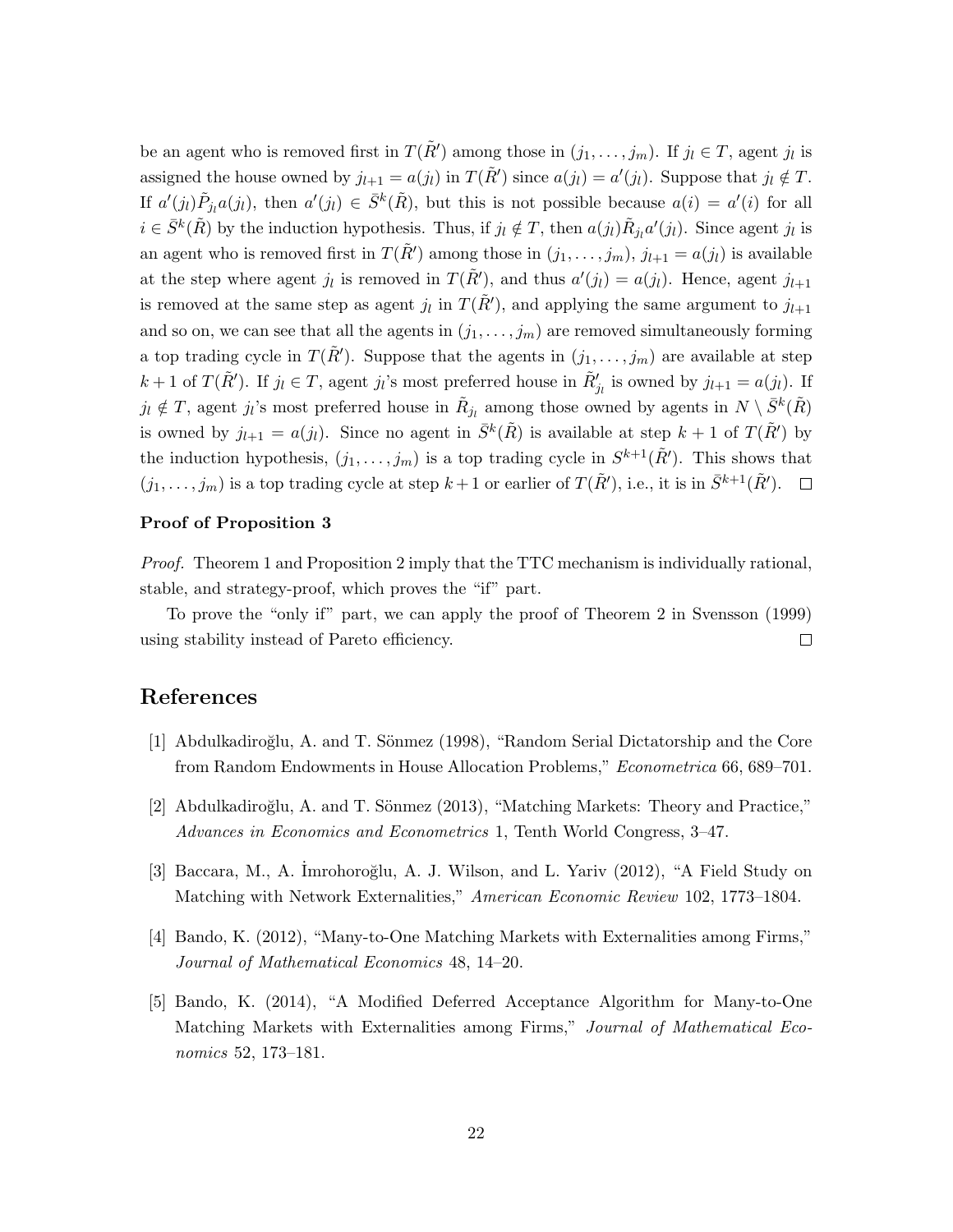- [6] Bando, K., R. Kawasaki, and S. Muto (2016), "Two-Sided Matching with Externalities: A Survey," *Journal of the Operations Research Society of Japan* 59, 35–71.
- [7] Bird, C. G. (1984), "Group Incentive Compatibility in a Market with Indivisible Goods," *Economics Letters* 14, 309–313.
- [8] Dutta, B. and J. Massó (1997), "Stability of Matchings When Individuals Have Preferences over Colleagues," *Journal of Economic Theory* 75, 464–475.
- [9] Ehlers, L. (2014), "Strategy-Proofness and Essentially Single-Valued Cores Revisited," working paper.
- [10] Fisher, J. and I. Hafalir (2016), "Matching with Aggregate Externalities," *Mathematical Social Sciences* 81, 1–7.
- [11] Hart, S. and M. Kurz (1983), "Endogenous Formation of Coalitions," *Econometrica* 51, 1047–1064.
- [12] Hylland, A. and R. Zeckhauser (1979), "The Efficient Allocation of Individuals to Positions," *Journal of Political Economy* 87, 293–314.
- [13] Kawasaki, R. (2015), "Roth–Postlewaite Stability and von Neumann–Morgenstern Stability," *Journal of Mathematical Economics* 58, 1–6.
- [14] K´oczy, L. A. (2007), "A Recursive Core for Partition Function Form Games," ´ *Theory and Decision* 63, 41–51.
- [15] Li, S. (1993), "Competitive Matching Equilibrium and Multiple Principal-Agent Models," Discussion Paper No. 267, University of Minnesota.
- [16] Ma, J. (1994), "Strategy-Proofness and the Strict Core in a Market with Indivisibilities," *International Journal of Game Theory* 23, 75–83.
- [17] Miyagawa, E. (2002), "Strategy-Proofness and the Core in House Allocation Problems," *Games and Economic Behavior* 38, 347–361.
- [18] Moulin, H. (1995), *Cooperative Microeconomics: A Game-Theoretic Introduction*, Princeton Univ. Press, Princeton, NJ.
- [19] Mumcu, A, and I. Saglam (2007), "The Core of a Housing Market with Externalities," *Economics Bulletin* 3, 1–5.
- [20] Mumcu, A. and I. Saglam (2010), "Stable One-to-One Matchings with Externalities," *Mathematical Social Sciences* 60, 154–159.